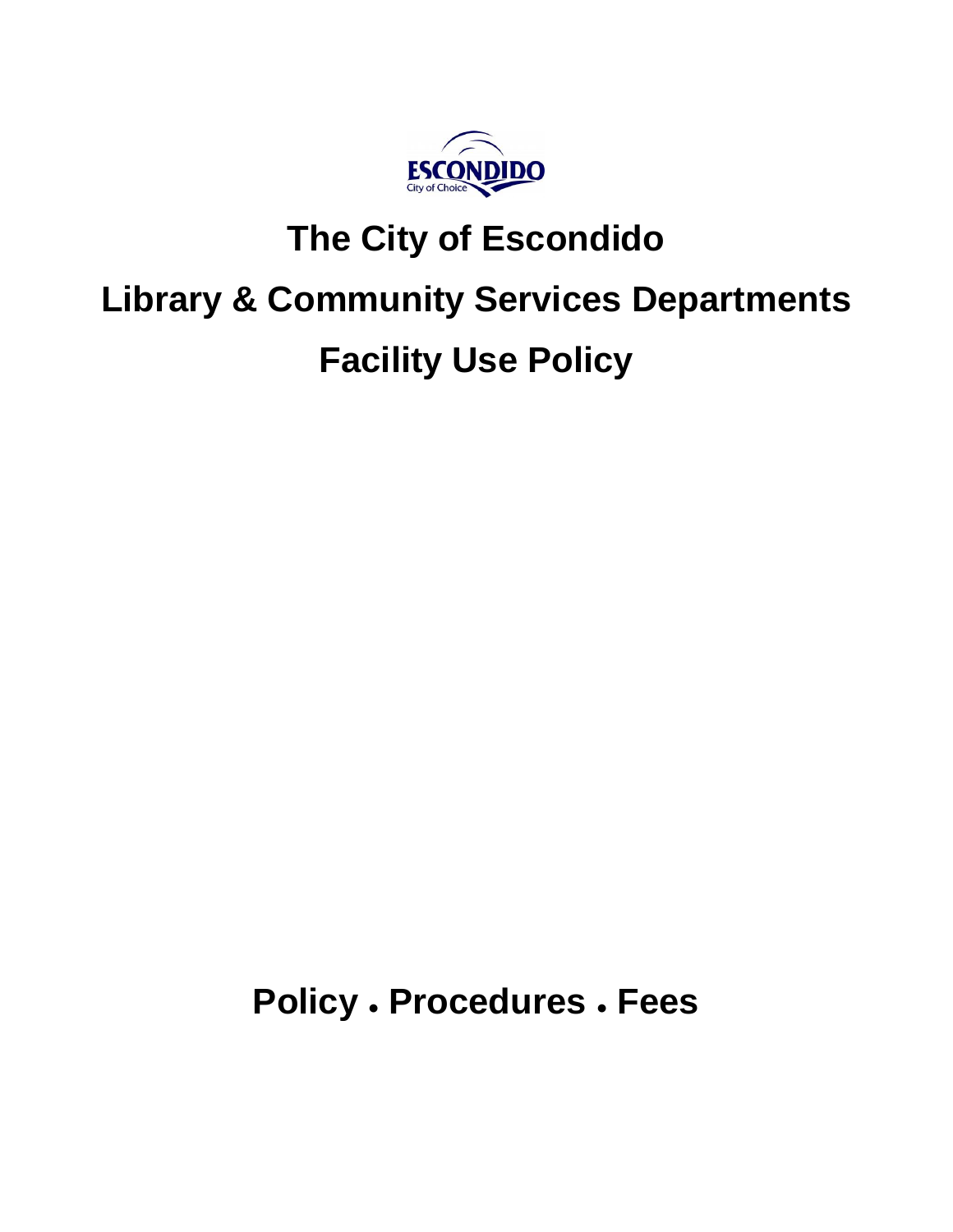## **CONTENTS**

| Page |
|------|
|      |
|      |
|      |
|      |
|      |
|      |
|      |
|      |
|      |
|      |
|      |
|      |
|      |
|      |
|      |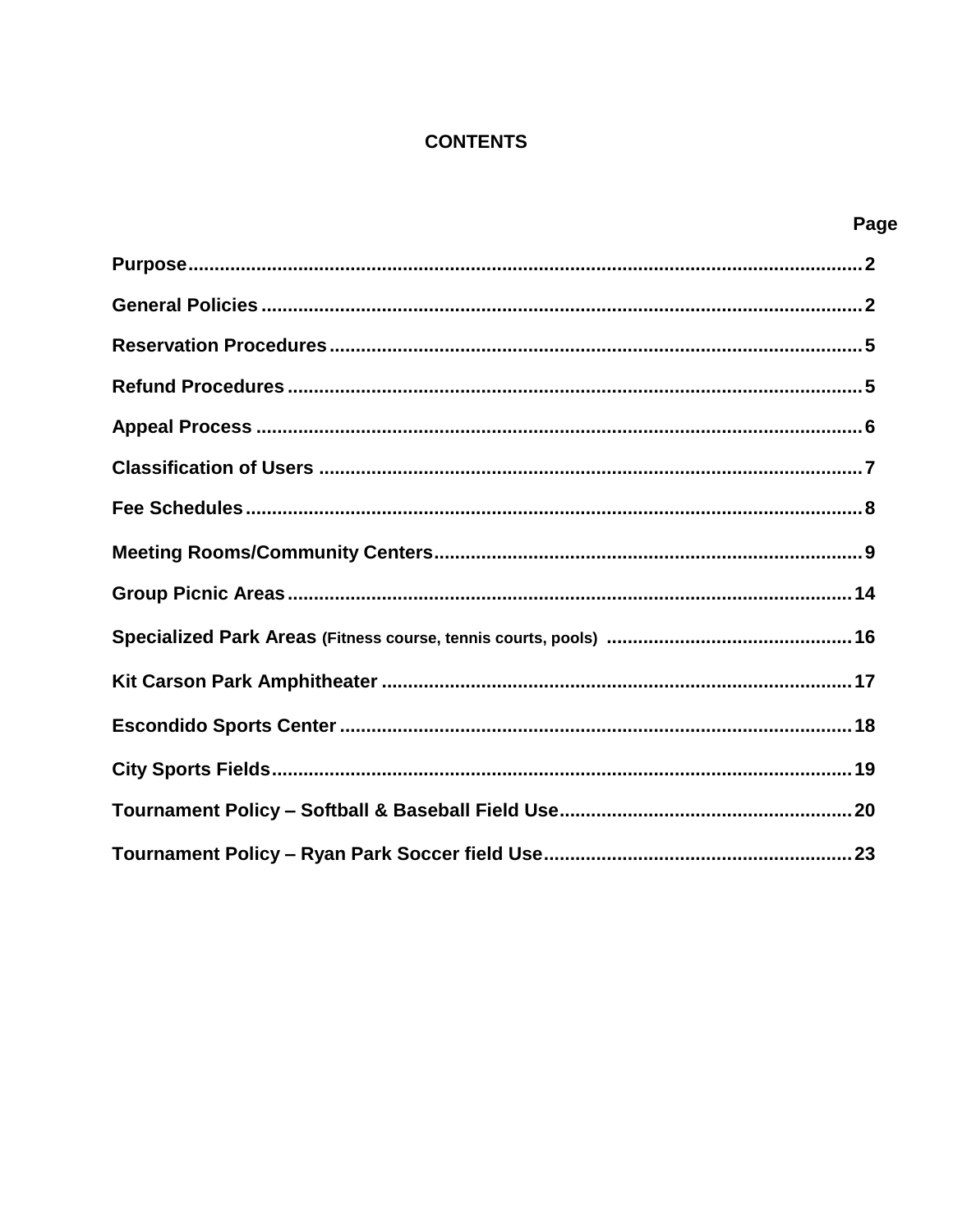## **PURPOSE**

Policies, rules, and fees are necessary for the operation of certain City of Escondido facilities to provide standards for the City's rental of facilities to the general public. This policy is intended to facilitate orderly processing of rental applications and to preserve the limited public forum status of the facilities. City-sponsored events are exempt from this policy. Responsibility for administering facility use is delegated to the City Manager and is executed by the Library and Community Services Departments.

#### **GENERAL POLICIES**

- 1. Buildings, facilities, and equipment of the City of Escondido are primarily designed to accommodate the programs, activities, and meetings of various City Departments, the City Council, and City boards and commissions. Consequently, all City of Escondido uses shall have first priority. Facilities shall be made available to non-City groups on a first-come, first-served basis, and appropriate fees shall be assessed for all user groups. The City has not designated its rental facilities as a forum for unlimited expression by the general public.
- 2. Fees for the use of City facilities are established to recover operating and maintenance costs for their usage. Specific fees are listed within the attached subsections. Any facilities or equipment not specified may be assessed a reasonable fee. The fee will be determined after reviewing the request.
- 3. A refundable reservation/cleaning/damage deposit will be required by any person or group using City facilities and/or equipment. Any damage to equipment or to City facilities or parks shall be the responsibility of the person or group involved. All or a portion of such deposits may be withheld to further comply with established rules, following an inspection, if it is determined that the facility or park was not left in the condition that it was received. Should the cleanup/damage exceed the deposit fee, the group will be held responsible for paying the additional costs.
- 4. A Facility Use Application must be completed for all reservations of facilities. Only an individual 18 years of age or older can complete and sign a facility use application. Additional permits will be required for special events and/or alcohol service.
- 5. At all gatherings where attendees are under 18 years of age, one adult is required for every 20 youth in attendance, and must be present throughout the activity.
- 6. Groups must adhere to all City of Escondido municipal, police, and fire codes during the use of facilities.
- 7. Smoking is not permitted in City buildings, or within twenty feet outside per state code. In addition, smoking is not permitted between twenty feet and eighty feet from the entrance, exit, or operable window of a City-owned building if signs are posted at the specified distance from the building entrance that indicate such prohibition. No person shall smoke outside of a public place where a sign is posted prohibiting smoking in such area.
- 8. It shall be unlawful to possess a lighted or burning tobacco product or tobacco-related product at any time within the boundaries of any park, public open space, or trail; including designated parking areas of any such city recreational area.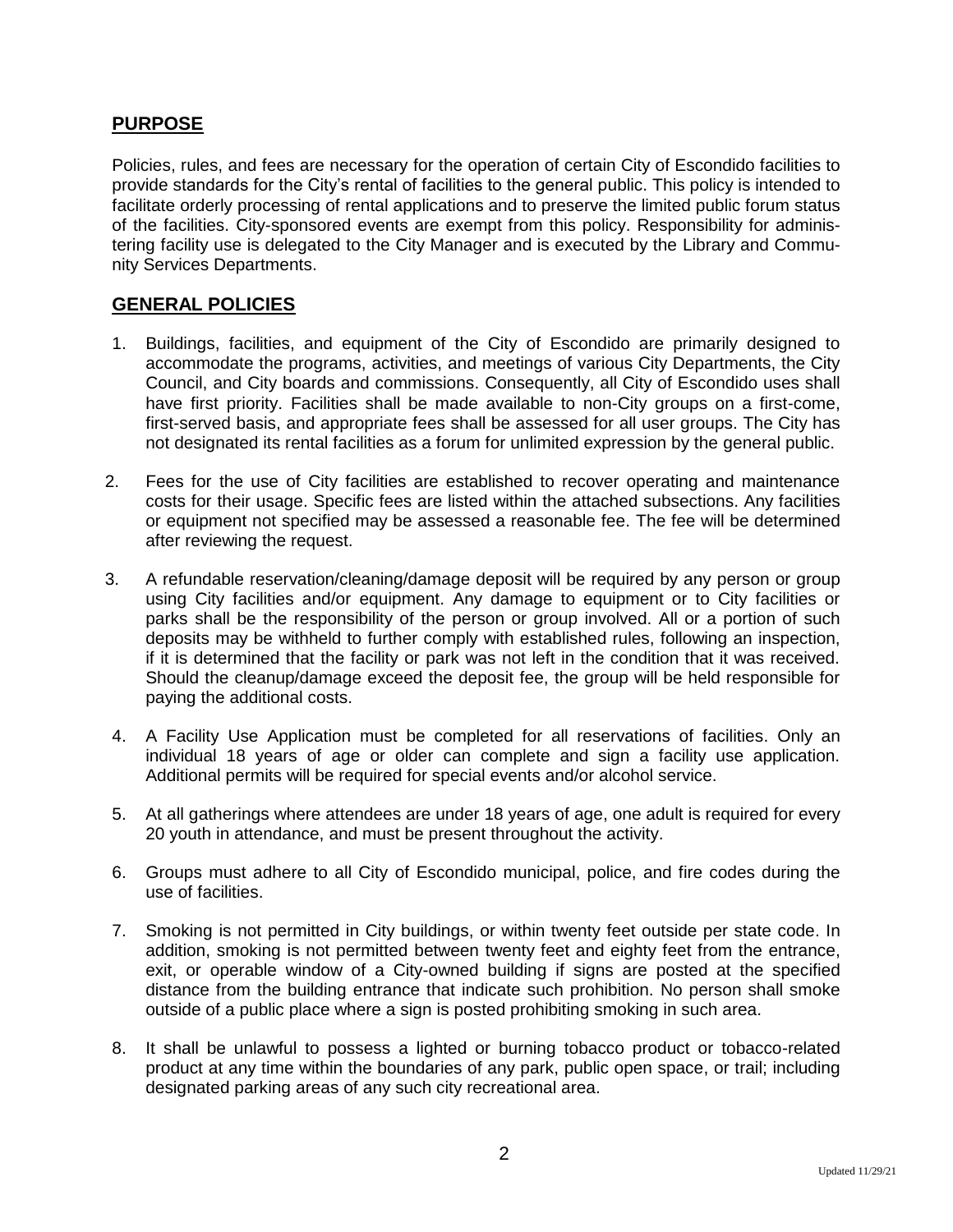- 9. In city parks, dogs must remain on a leash at all times. At Mayflower Park, dogs must remain on a leash unless in a dog pen. No animals, except service animals, are permitted in any other City facilities.
- 10. Amplified music will be allowed with the written approval of Community Services. Request for use of amplified music must be submitted at the time an application for use is submitted. A Special Event Permit may be required dependent on reservation location. Groups are responsible for noise levels which shall not exceed a one-hour average sound level of 80 decibels at 50 feet from the noise source.
- 11. In addition to any permits required for usage of City facilities, a Special Event Permit Application may also be required. The Escondido Municipal Code defines a special event as the temporary use of public property, including but not limited to streets, sidewalks, parks, and lakes for the purpose of conducting a parade or other special enterprise, or any event which significantly impacts or substantially restricts the public's normal, typical, or customary use, level of use, or ability to use such property. An application for a Special Event Permit may be filed as early as 365 days before the event, but it must be received no later than 60 days before the proposed event date. A nonrefundable processing fee must accompany all applications to cover administrative costs. The processing fee is determined based on Escondido non-profit, non-profits outside of Escondido, or all other organizations.
- 12. Permission to sell/serve alcoholic beverages may be granted by the Director of Community Services or Director's designee, with specific conditions outlined on the "Application and Permit for Use and Sale of Alcoholic Beverages" available at the Community Services desk. The request must be submitted a minimum of 60 days in advance of the proposed usage of City facilities. Permission will not be granted to sell/serve alcoholic beverages at events held in City Hall facilities during normal business hours.
- 13. Any business or individual conducting a commercial activity in City facilities and parks (i.e., vendors, caterers) is required to have an Escondido business license. If such activity is occurring as part of a group's approved usage of City facilities, the group is responsible for ensuring that a business license is obtained by the business or individual at least two-business days in advance of the activity.
- 14. Any usage of special equipment, including but not limited to air jumps, inflatable games, rock climbing walls or dunk tanks, in City parks or facilities may require special permits, liability insurance, etc. It is the applicant's responsibility to notify Community Services at least one week in advance of all such usage.
- 15. Groups utilizing City facilities may be required to provide liability insurance coverage naming the City of Escondido as an additionally insured party, and/or waivers signed by each participant. The additional insurance coverage and/or waivers must meet the standards established by the City Attorney.
- 16. Any group requesting permission to use any designated facility shall indemnify and hold harmless the City and their officers, employees, and agents from all liability or claim of liability by reason of injury or damage to person (including death) and/or property occurring as a result of their use of said facilities.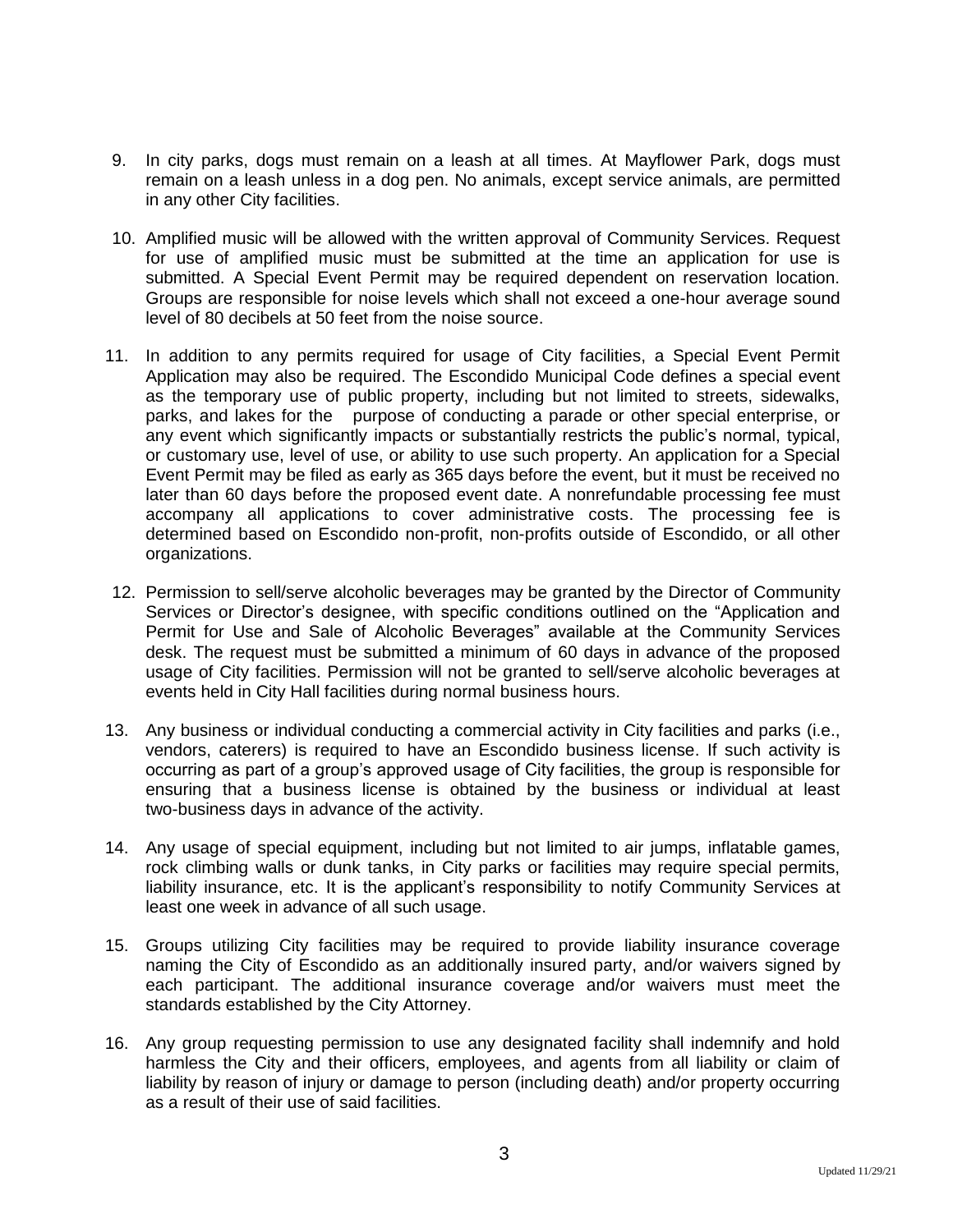- 17. No advertising or other public notice of a proposed usage of City facilities or parks shall occur without the approval of the facility use permit for the requested facilities and parks. Any advertising or ticket sales undertaken by the sponsor is undertaken at the sponsor's risk, should the application be disapproved.
- 18. Admission may not be charged to events scheduled in these facilities or for parking in City lots, nor shall there be auctioning games or selling of merchandise, goods, wares, or activities to raise money without the approval of the Director of Community Services. This paragraph does not apply to the sale of items by a nonprofit organization to members within their own group.
- 19. Decorations, displays, and exhibits in conjunction with activities are permitted with approval of the Library and Community Services Department staff. Groups using facilities are solely responsible for providing display material, mounting, and removal of material following the activity.
- 20. Any temporary or permanent improvements, alterations, or modifications to City facilities require prior written approval by the City. These projects must conform to the established standards of the City and be processed through the appropriate City procedures.
- 21. The placement of any advertising, display, or sign within park areas requires approval by Community Services Department staff. No banners, signs, flyers, or other advertising that may be detrimental to the public health, safety, or well-being, or which contain products not intended for consumption or use by minors of all ages shall be placed within a park area. This shall include such programs, activities, or products in any form, including organizational logos, characters, or product names. A list of all banners, signs, etc. that will be displayed during any event scheduled in park areas, including details of all pertinent information, shall be submitted to the Director of Community Services or the Director's designee prior to the event. The use of the facilities shall be denied to an individual or group who abuses or violates regulations or engages in activities that disturb the operation of the City facilities.
- 22. The Director of Community Services has the authority to consider a request for an exception to this policy. Requests for exceptions will be evaluated to determine if the request is reasonable in light of the purpose of the specific facility.
- 23. Under no circumstances will an application or permission be denied due to the viewpoint of speech disseminated by the applicant or the viewpoint associated with the proposed event.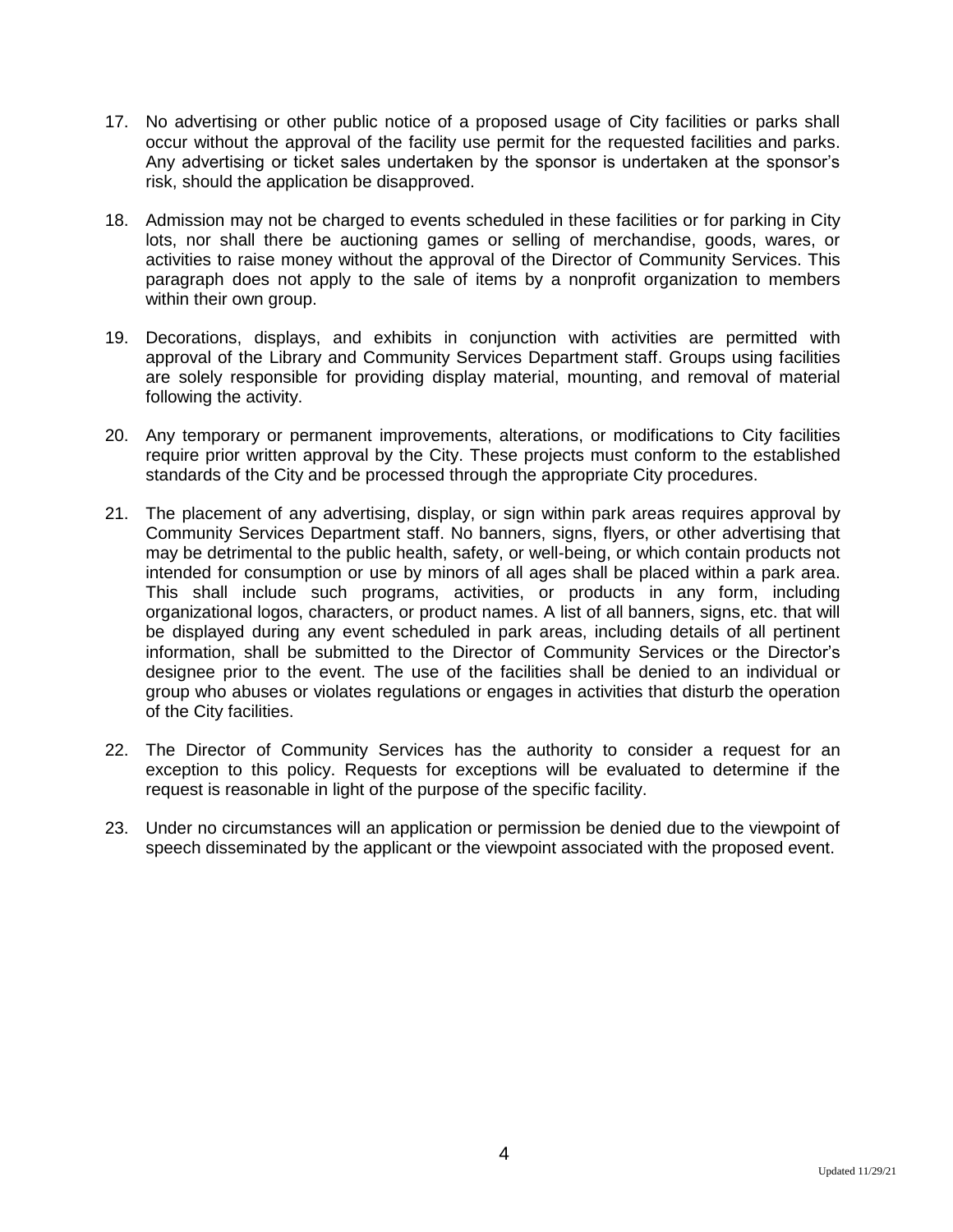### **PROCEDURES**

#### **Reservations**

- 1. The Departments shall maintain an inventory of City facilities available for use by the public upon request. A signed Facility Use Application must be returned to staff by the required minimum days in advance of a reservation, as specified by facility and/or type of event. No reservation shall be approved until the application is submitted, reviewed, and appropriate fees are paid.
- 2. Appropriate deposits must be submitted with the application. Final payment is due a minimum of 30 days prior to the first use date. All payments should be made payable to the "City of Escondido."
- 3. The City may refuse to reserve facilities for the following reasons:
	- Availability.
	- Previous violations of the Facility Use Policy.
	- When a hazardous condition threatens the participants, spectators, staff, facility, equipment, or building.
	- If all requirements of State and local laws, the Facility Use Policy, the City Council, the Community Services Commission, or the Library Board of Trustees are not met.

#### **Refunds**

- 1. If the application for reservation is not approved or if conditions after approval require cancellation of the reservation by the Department, all fees paid in advance will be refunded.
- 2. If a group cancels its reservation, a refund of fees paid will be made only if the correct Department is notified of the cancellation at least 30 days prior to the date of the activity/event. Refunds for cancellation of a permit by the applicant will be assessed 25% handling charge of the total permit fees. Cancellations made less than 30 days before the activity/event date are non-refundable.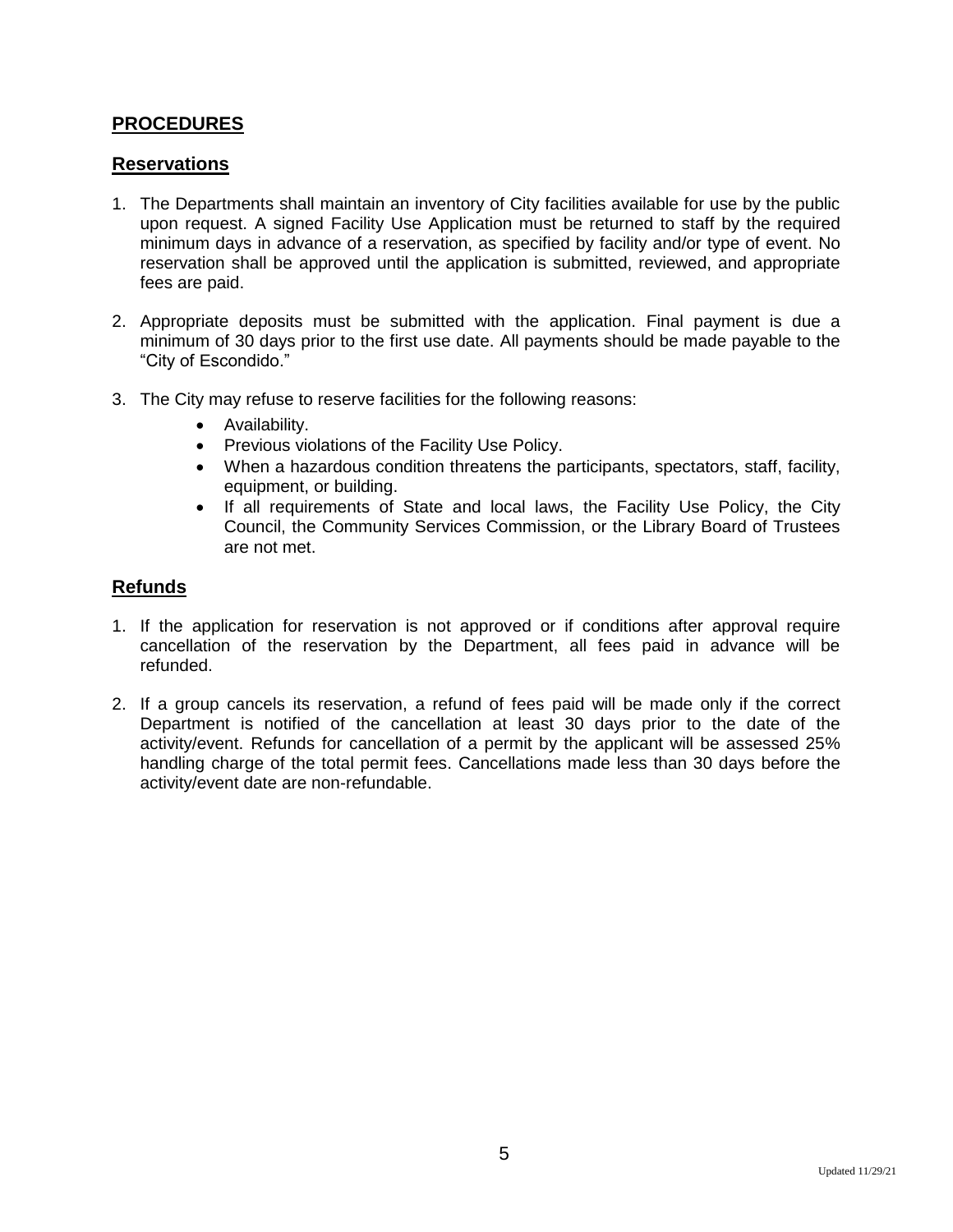## **Appeal of Aggrieved Parties**

The Community Services Commission will review appeals for use of City facilities managed by Community Services. The Library Board of Trustees will review appeals for the use of Library facilities.

Any person aggrieved by a decision of the Library or Community Services Director with respect to these policies, rules, and fees governing the use of City facilities may appeal to the Community Services Commission, or the Library Board of Trustees, by filing a notice of appeal with the respective director no later than 10 days after said decision has been communicated to the aggrieved party.

For details on the appeal process please contact Community Services at 760-839-4691.

- 1.1. Upon receiving an appeal, the Commission or Board shall fix a time and place for the hearing of such appeal. The time of said appeal shall be within a reasonable time after the filing of the appeal.
- 1.2. The Director shall give notice to the person making such an appeal of the time and place of hearing by serving it personally or by depositing it in the United States Post Office at Escondido, California, postage prepaid, addressed to such person at his or her last known address.
- 1.3. Any person aggrieved by a recommendation of the Commission or Board, with respect to these policies, rules, and fees governing the use of all City facilities may appeal to the City Manger by filing a notice of appeal with the City Clerk not later than 10 days after said recommendation has been communicated to the aggrieved party.
- 1.4. Upon receiving an appeal, the City Manager's office shall fix a time and place for the hearing of such appeal. The time of said appeal shall be within a reasonable time after the filing of the appeal.
- 1.5. The City Clerk shall give notice to the person making such an appeal of the time and place of hearing by serving it personally or by depositing it in the United States Post Office of Escondido, California, postage prepaid, addressed to such person at his or her last known address.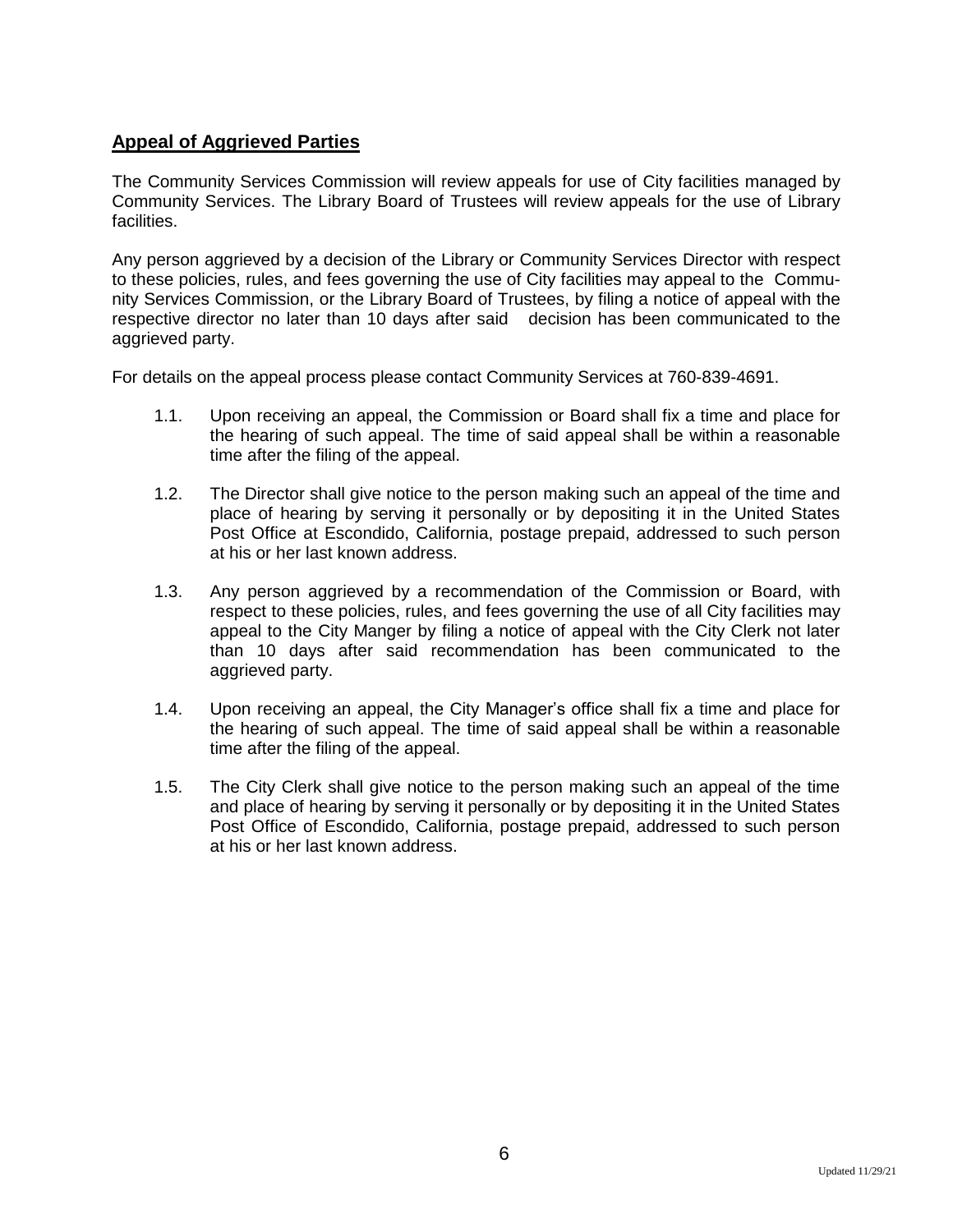## **CLASSIFICATION OF USERS**

Any group utilizing City of Escondido facilities and parks will be classified in one of the following categories for the purpose of determining fees. With the exception of City uses, which have first priority, all other applications are considered on a first-come, first-served basis for available space.

#### **Class A –City of Escondido**

Events and meetings organized and conducted by the City of Escondido, or events and meetings co-sponsored by the City of Escondido. The request must originate from the sponsoring City department and a minimum of one City employee must attend co-sponsored meetings. No fee is associated with Class A events regardless of facility location.

#### **Class B – Resident Youth and Senior Non-Profit Organizations**

These are locally organized non-profit (must be able to show proof of 501(c)(3) status) groups whose membership is comprised of at least 75% Escondido residents under the age of 18 years or over the age of 50 years.

*Examples*: \*Recognized Escondido-based youth sports organizations, Boy Scouts and Girls Scouts based in Escondido, Senior Anglers, etc.

\*In order for an organization to be recognized as a resident youth serving organization, they must meet specific guidelines and submit all requested information. Call Community Services for more information regarding this process.

#### **Class C – Resident Non-Profit Organizations and other Governmental Agencies**

These are Escondido based non-profit organizations (must be able to show proof of 501(c)(3) status) whose membership is comprised of at least 75% Escondido residents, and other governmental agencies.

*Examples*: Escondido Kiwanis Club, Escondido school districts, Escondido homeowner associations, and the County of San Diego.

#### **Class D – Private and Non-Resident Not-for-Profit and Non-Profit Organizations**

These are private parties and non-Escondido based not-for-profit or non-profit organizations.

*Examples*: Private parties include, but are not limited to, weddings, birthdays, memorial services, family gatherings, etc.; Vista Boys and Girls Club, San Marcos Kiwanis Club, non-Escondido based schools and school districts.

#### **Class E – Commercial**

These are commercial groups, businesses, or users affiliated with commercial industries.

*Examples:* Profit-making organizations, seminars, trade shows, film companies, network marketing distributors, franchisees, etc.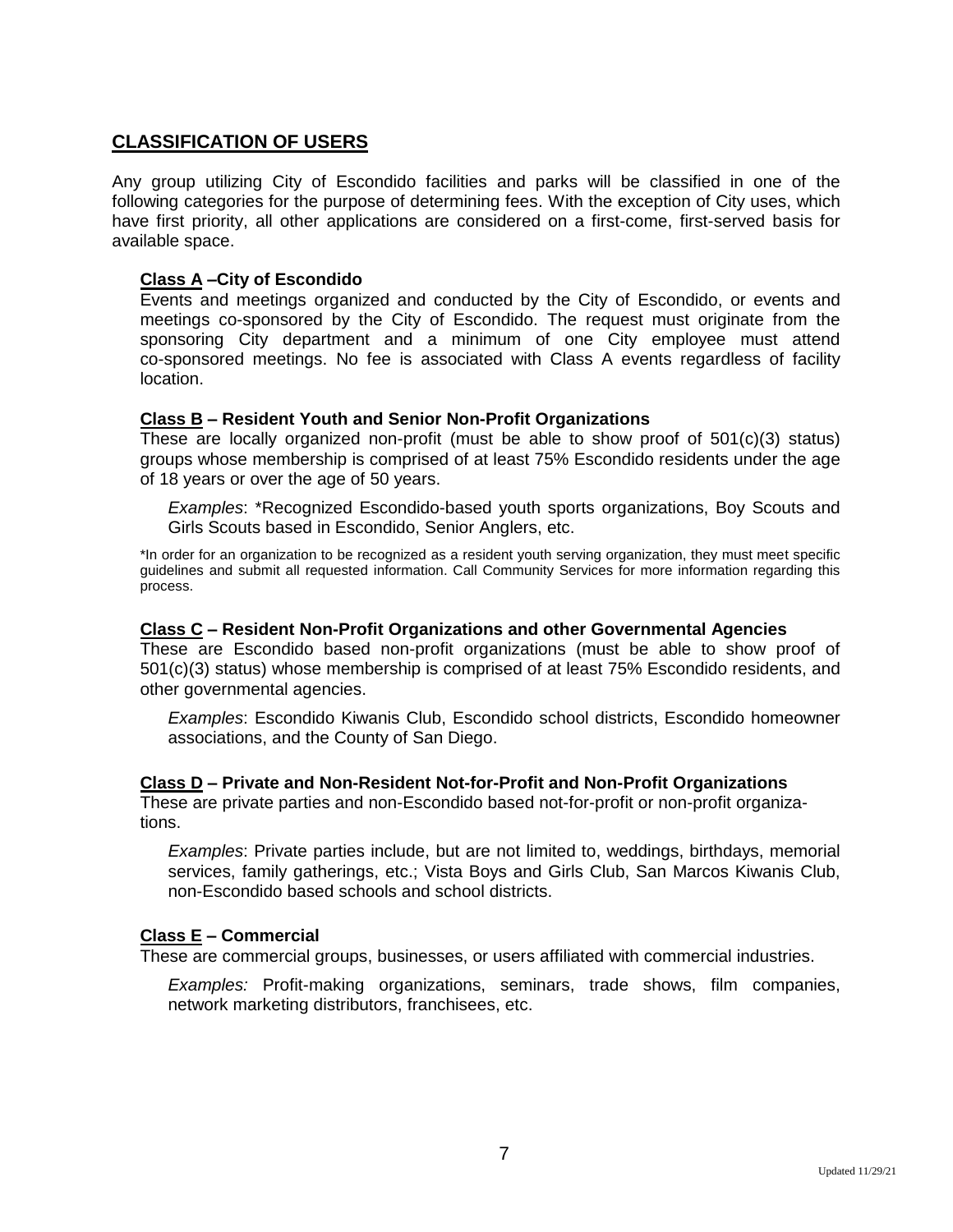## **FEE SCHEDULE**

#### **Meeting Rooms General Information**

- Reservations for the Public Library, East Valley Community Center, and Mathes Center will be taken up to three months in advance. For other specific facilities, longer advanced reservation periods may be established.
- Fees listed are based on an hourly rate with a two-hour minimum during the normal hours of operation for the requested facility.
- Groups utilizing buildings other than City Hall or the Public Library may reserve the facility for a maximum of two uses per week. A maximum of four meeting dates can be included on one permit. Permits may only be renewed between the third and fourth use.
- Usage of the Public Library meeting room is restricted to four uses per year by any one organization. Reservations may be made up to 90 days in advance with a minimum of 14-business days in advance. Any exceptions must be approved by the Director of the Library or Director's designee. Exceptions will be based upon availability.
- Usage of City Hall meeting rooms is restricted to two uses per year by any one organization. Reservations may be made up to 365 days in advance with a minimum of 45 days in advance. Any exceptions must be approved by the Director of Community Services or Director's designee. Exceptions will be based upon availability.
- The Council Chambers can only be reserved by user groups classified as Groups A and B.
- When room setup is included as part of the standard room rental fee, the applicant will have the opportunity to select one of the standard room setups for the particular room being reserved. If the applicant desires a special setup or modification of the standard room configuration, a diagram must be submitted at least two weeks in advance of the reservation date and must be approved by City staff.
- An additional fee will be required to cover the operation of the facility if it is used outside of the normal hours of operation. This fee may include staff costs (overtime or holiday pay) in addition to other services required, custodial services, and/or additional garbage services, and is assessed per person/per hour. Any additional fees shall be determined by the Director or Director's designee.
- Due to special flooring in specific rooms, no hard-soled shoes, food, or drink will be allowed. The Director of Community Services or Director's designee will make the final determination as to whether a proposed usage is appropriate for these facilities.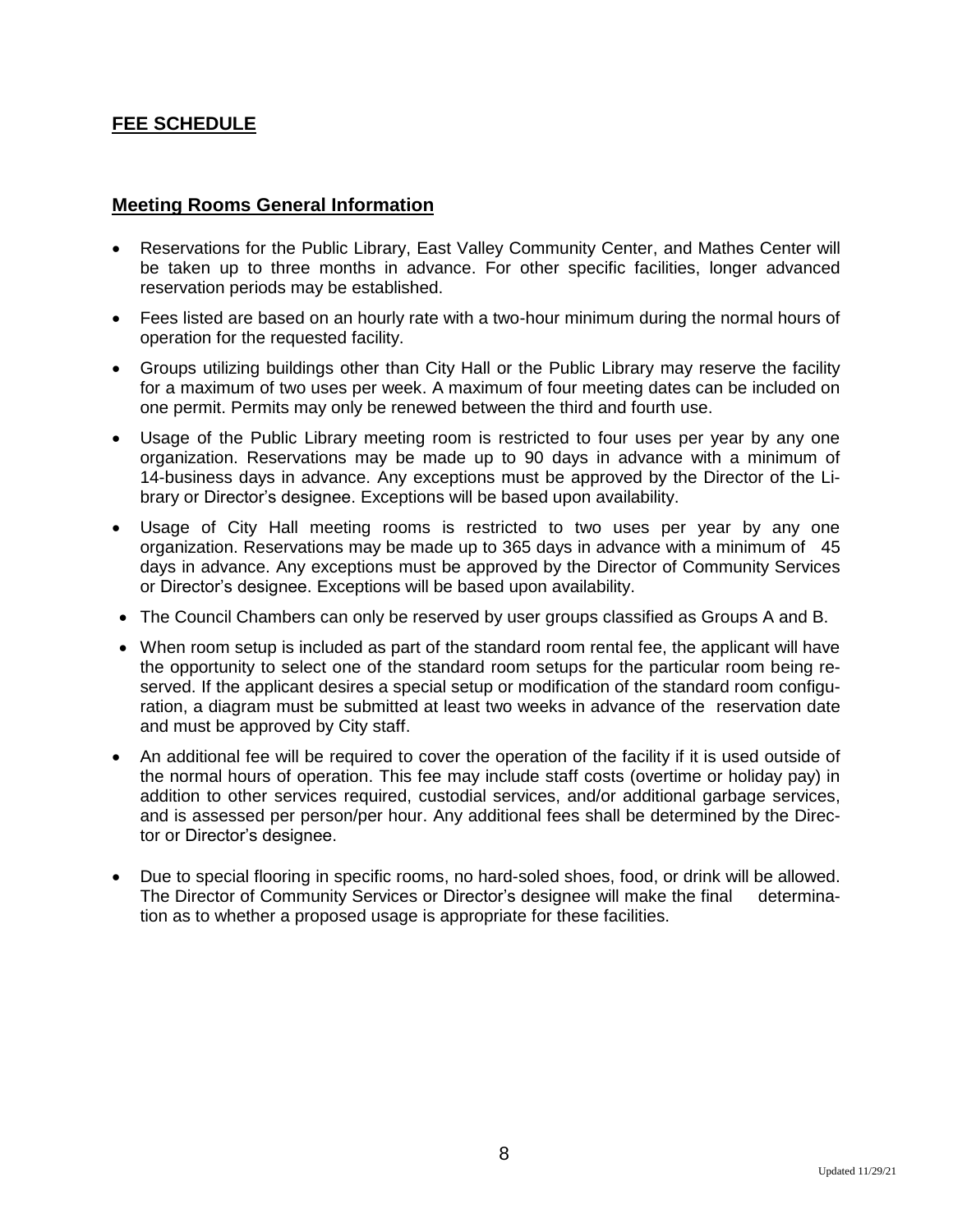## **CITY HALL** 201 North Broadway, Escondido CA 92025

|                                                                | <b>Class B</b>   | <b>Class C</b>   | <b>Class D</b>   | <b>Class E</b>   |
|----------------------------------------------------------------|------------------|------------------|------------------|------------------|
| Mitchell Room                                                  |                  |                  |                  |                  |
| (includes kitchen/patio)                                       | \$45/hour        | \$50/hour        | \$75/hour        | \$95/hour        |
| Dome Area - Capacity 200                                       | \$150/day        | \$150/day        | \$60/hour        | \$80/hour        |
| Fountain Area - Capacity 200                                   | \$150/day        | \$150/day        | \$60/hour        | \$80/hour        |
| Training Room #1<br>(includes utility kitchen)                 | \$40/hour        | \$45/hour        | \$55/hour        | \$65/hour        |
| Staff Fee - Per staff (3-hour min.)<br>(Non-operational hours) | \$30/hour        | \$30/hour        | \$30/hour        | \$30/hour        |
| Staff Fee - Per staff (3-hour min.)<br>(Holidays)              | \$75/hour        | \$75/hour        | \$75/hour        | \$75/hour        |
| <b>AV Staff Fee</b>                                            | \$25/hour        | \$25/hour        | \$25/hour        | \$25/hour        |
| <b>Cleaning/Damage Deposit</b>                                 | Minimum<br>\$250 | Minimum<br>\$250 | Minimum<br>\$250 | Minimum<br>\$250 |
| Laptop/LCD Projector                                           | \$25/flat        | \$25/flat        | \$25/flat        | \$25/flat        |
| Portable PA System                                             | \$25/flat        | \$25/flat        | \$25/flat        | \$25/flat        |
| CD Player with Speakers                                        | \$25/flat        | \$25/flat        | \$25/flat        | \$25/flat        |
| Television & VCR/DVD player                                    | \$25/flat        | \$25/flat        | \$25/flat        | \$25/flat        |
| Late Payment Fee                                               | \$10/flat        | \$10/flat        | \$10/flat        | \$10/flat        |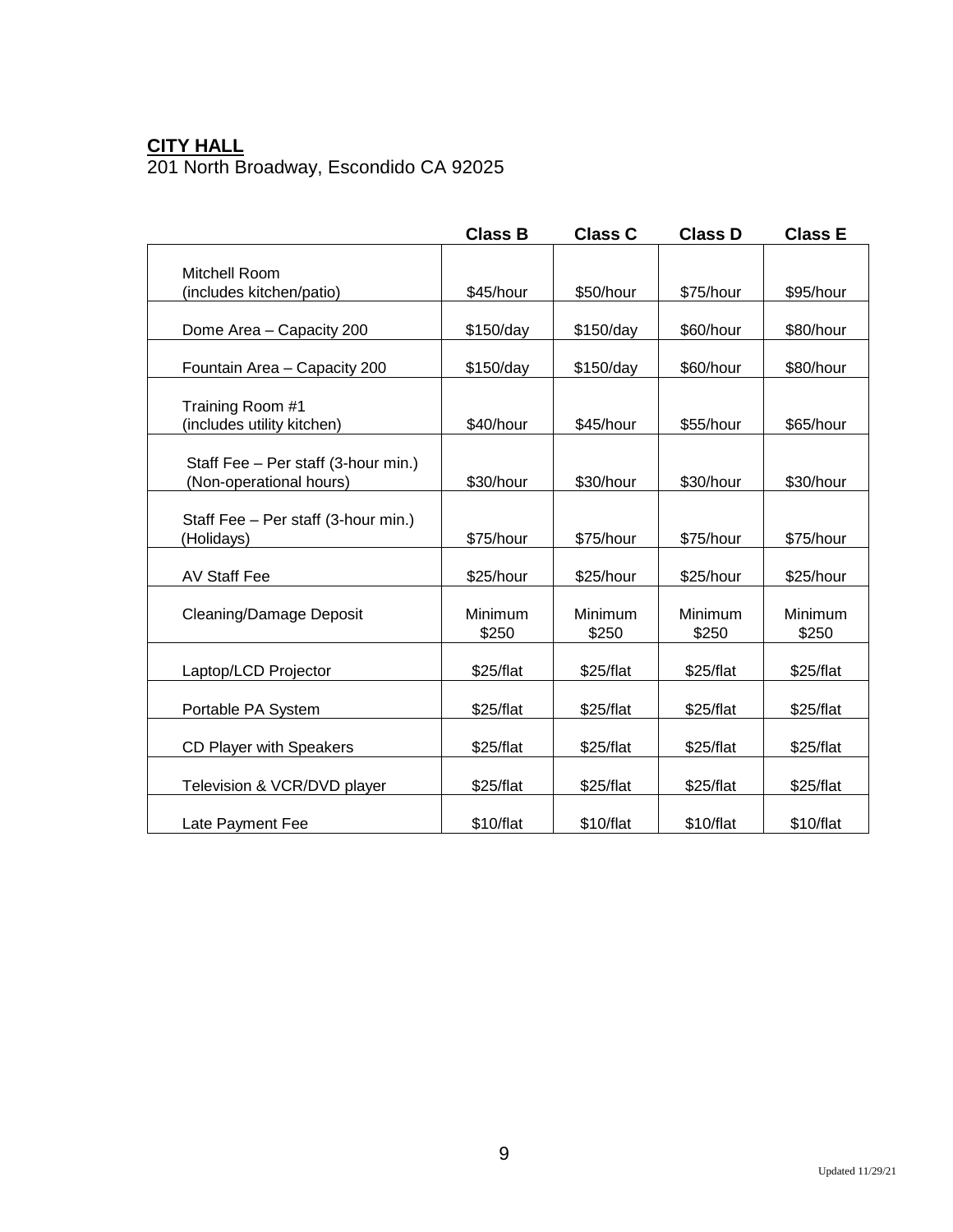## **WASHINGTON PARK RECREATION BUILDING**

501 North Rose Street, Escondido CA 92025

|                                              | <b>Class B</b>   | <b>Class C</b>   | <b>Class D</b>   | <b>Class E</b>   |
|----------------------------------------------|------------------|------------------|------------------|------------------|
| <b>Recreation Building</b>                   | \$45/hour        | \$50/hour        | \$75/hour        | \$90/hour        |
| Facility Staff Fee - Per staff               | \$30/hour        | \$30/hour        | \$30/hour        | \$30/hour        |
| Facility Staff Fee - Per staff<br>(Holidays) | \$50/hour        | \$50/hour        | \$50/hour        | \$50/hour        |
| Cleaning/Damage Deposit                      | Minimum<br>\$250 | Minimum<br>\$250 | Minimum<br>\$250 | Minimum<br>\$250 |
| Late Payment Fee                             | \$10/flat        | \$10/flat        | \$10/flat        | \$10/flat        |

### **MATHES COMMUNITY CENTER**

247 South Kalmia Street, Escondido CA 92025

|                                     | <b>Class B</b>   | <b>Class C</b>   | <b>Class D</b>   | <b>Class E</b>   |
|-------------------------------------|------------------|------------------|------------------|------------------|
| Meeting Room                        | \$15/hour        | \$20/hour        | \$40/hour        | \$65/hour        |
| Dance/Exercise Room                 | \$20/hour        | \$30/hour        | \$55/hour        | \$80/hour        |
| Staff Fee - Per staff               | \$30/hour        | \$30/hour        | \$30/hour        | \$30/hour        |
| Staff Fee - Per staff<br>(Holidays) | \$50/hour        | \$50/hour        | \$50/hour        | \$50/hour        |
| Cleaning/Damage Deposit             | Minimum<br>\$250 | Minimum<br>\$250 | Minimum<br>\$250 | Minimum<br>\$250 |
| Late Payment Fee                    | \$10/flat        | \$10/flat        | \$10/flat        | \$10/flat        |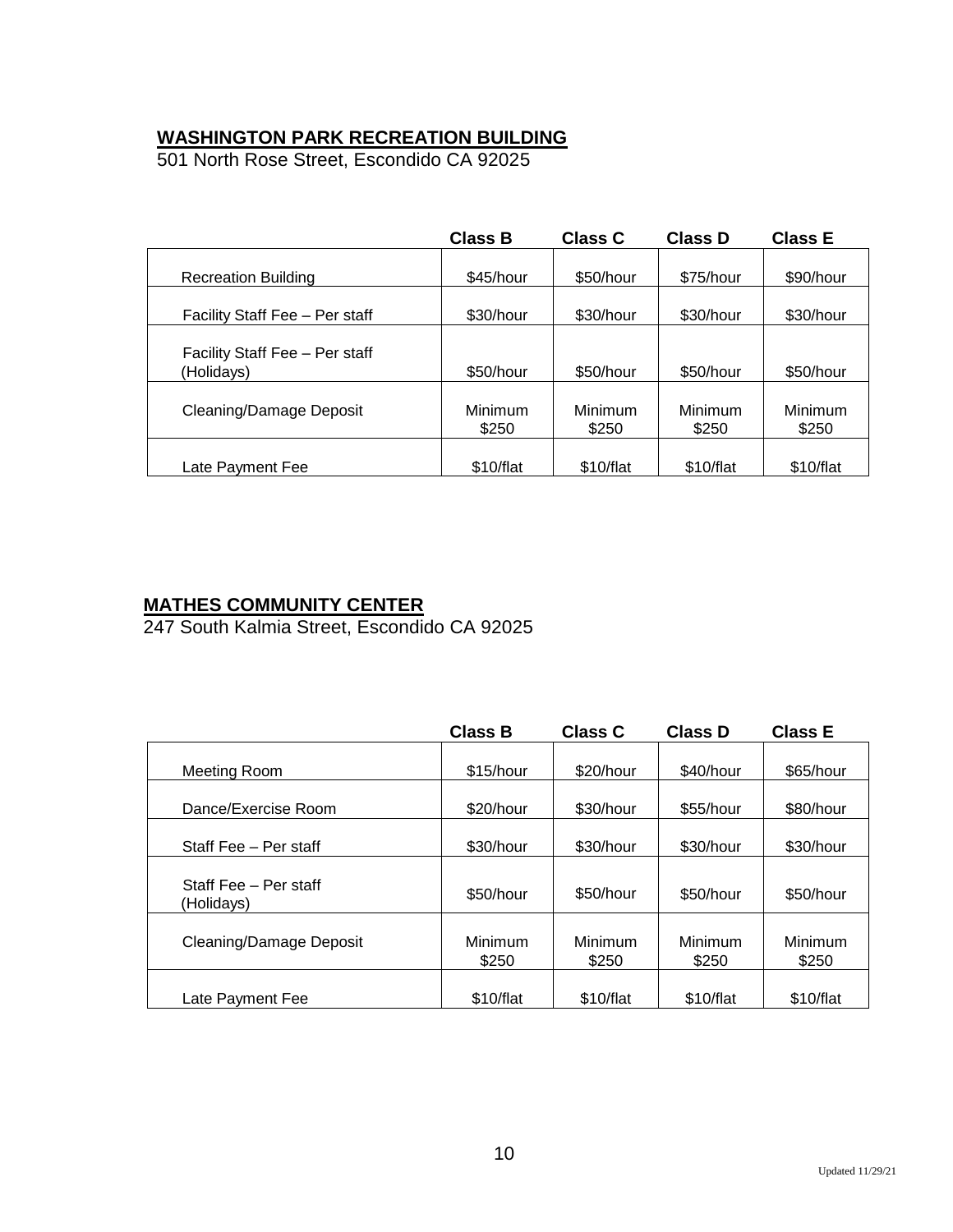## **EAST VALLEY COMMUNITY CENTER**

2245 East Valley Parkway, Escondido CA 92027

|                                                  | <b>Class B</b>                 | <b>Class C</b>                 | <b>Class D</b>                 | <b>Class E</b>                 |
|--------------------------------------------------|--------------------------------|--------------------------------|--------------------------------|--------------------------------|
| Citrus Room                                      | \$15/hour                      | \$20/hour                      | \$40/hour                      | \$65/hour                      |
| Children's Room                                  | \$30/hour                      | \$35/hour                      | \$70/hour                      | \$80/hour                      |
| Grove Room                                       | \$15/hour                      | \$20/hour                      | \$40/hour                      | \$65/hour                      |
| Vineyard Room Kitchen                            | \$15/flat                      | \$20/flat                      | \$30/flat                      | \$50/flat                      |
| Vineyard Room                                    | \$30/hour                      | \$35/hour                      | \$70/hour                      | \$80/hour                      |
| Dance/Exercise Room                              | \$20/hour                      | \$30/hour                      | \$50/hour                      | \$80/hour                      |
| Gymnasium (half gym)                             | \$20/hour                      | \$30/hour                      | \$40/hour                      | \$50/hour                      |
| Gymnasium (full gym)                             | \$40/hour                      | \$60/hour                      | \$80/hour                      | \$100/hour                     |
| <b>Court Setup</b>                               | \$20<br>Per court/<br>Per Game | \$20<br>Per court/<br>Per Game | \$20<br>Per court/<br>Per Game | \$20<br>Per court/<br>Per Game |
| <b>Digital Projector</b>                         | \$25/flat                      | \$25/flat                      | \$25/flat                      | \$40/flat                      |
| Portable P.A. System                             | \$25/flat                      | \$25/flat                      | \$25/flat                      | \$25/flat                      |
| Television & VCR/DVD player                      | \$25/flat                      | \$25/flat                      | \$25/flat                      | \$25/flat                      |
| <b>Cleaning/Damage Deposit</b>                   | Minimum<br>\$250               | Minimum<br>\$250               | Minimum<br>\$250               | Minimum<br>\$250               |
| Staff Fee - Per staff<br>(Non-operational hours) | \$25/hour                      | \$25/hour                      | \$25/hour                      | \$25/hour                      |
| Staff Fee - Per staff<br>(Holidays)              | \$30/hour                      | \$30/hour                      | \$30/hour                      | \$30/hour                      |
| Late Payment Fee                                 | \$10/flat                      | \$10/flat                      | \$10/flat                      | \$10/flat                      |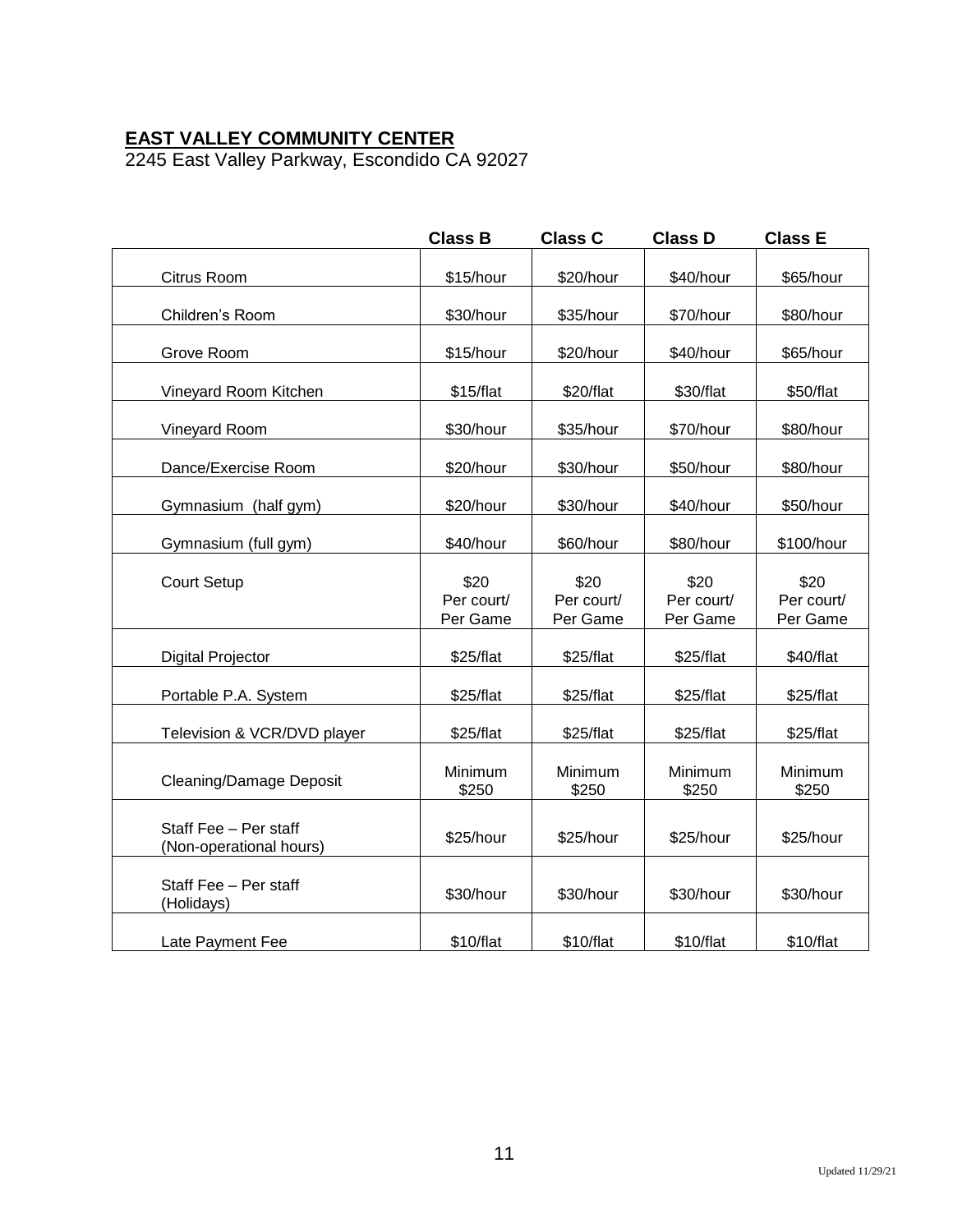## **PARK AVENUE COMMUNITY CENTER**

210 Park Avenue, Escondido CA 92025

|                                                  | <b>Class B</b>   | <b>Class C</b>   | <b>Class D</b>   | <b>Class E</b>   |
|--------------------------------------------------|------------------|------------------|------------------|------------------|
| Auditorium (room & patio)                        | \$20/hour        | \$40/hour        | \$100/hour       | \$125/hour       |
| Auditorium Kitchen                               | \$5/hour         | \$20/hour        | \$30/hour        | \$50/hour        |
| Cedar Room                                       | \$5/hour         | \$20/hour        | \$40/hour        | \$65/hour        |
| Joslyn Lounge                                    | \$10/hour        | \$25/hour        | \$55/hour        | \$70/hour        |
| Library                                          | \$5/hour         | \$10/hour        | \$20/hour        | \$35/hour        |
| Maple Room                                       | \$5/hour         | \$20/hour        | \$40/hour        | \$65/hour        |
| Oak Room                                         | \$10/hour        | \$25/hour        | \$55/hour        | \$70/hour        |
| Sycamore Room                                    | \$10/hour        | \$25/hour        | \$55/hour        | \$70/hour        |
| <b>West Court Gazebo</b>                         | \$10/hour        | \$25/hour        | \$45/hour        | \$70/hour        |
| <b>Digital Projector</b>                         | \$25/flat        | \$25/flat        | \$25/flat        | \$25/flat        |
| Portable P.A. System                             | \$25/flat        | \$25/flat        | \$25/flat        | \$25/flat        |
| Television, DVD & VCR                            | \$25/flat        | \$25/flat        | \$25/flat        | \$25/flat        |
| <b>Cleaning/Damage Deposit</b>                   | Minimum<br>\$250 | Minimum<br>\$250 | Minimum<br>\$250 | Minimum<br>\$250 |
| Staff Fee - Per staff<br>(Non-operational hours) | \$30/hour        | \$30/hour        | \$30/hour        | \$30/hour        |
| Staff Fee - Per staff<br>(Holidays)              | \$50/hour        | \$50/hour        | \$50/hour        | \$50/hour        |
| Late Payment Fee                                 | \$10/flat        | \$10/flat        | \$10/flat        | \$10/flat        |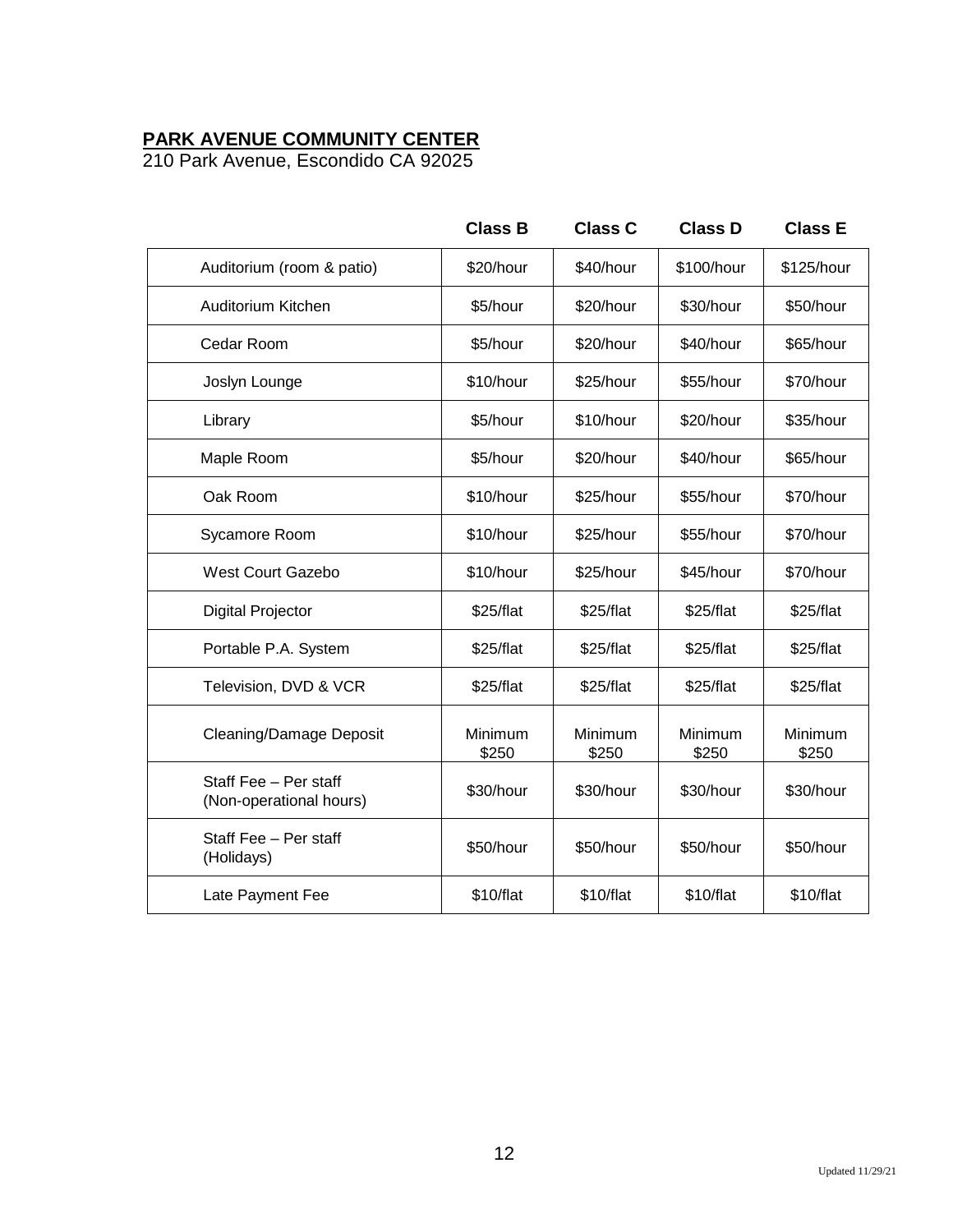## **ESCONDIDO PUBLIC LIBRARY**

239 South Kalmia Street, Escondido CA

|                                              | <b>Class B</b>   | <b>Class C</b>   | <b>Class D</b>   | <b>Class E</b>   |
|----------------------------------------------|------------------|------------------|------------------|------------------|
| <b>Turrentine Room</b><br>(includes kitchen) | \$20/hour        | \$20/hour        | \$20/hour        | \$60/hour        |
| Laptop                                       | \$25/flat        | \$25/flat        | \$25/flat        | \$25/flat        |
| Damage/Cleaning Deposit                      | Minimum<br>\$100 | Minimum<br>\$100 | Minimum<br>\$100 | Minimum<br>\$100 |
| Late Payment Fee                             | \$10/flat        | \$10/flat        | \$10/flat        | \$10/flat        |
|                                              |                  |                  |                  |                  |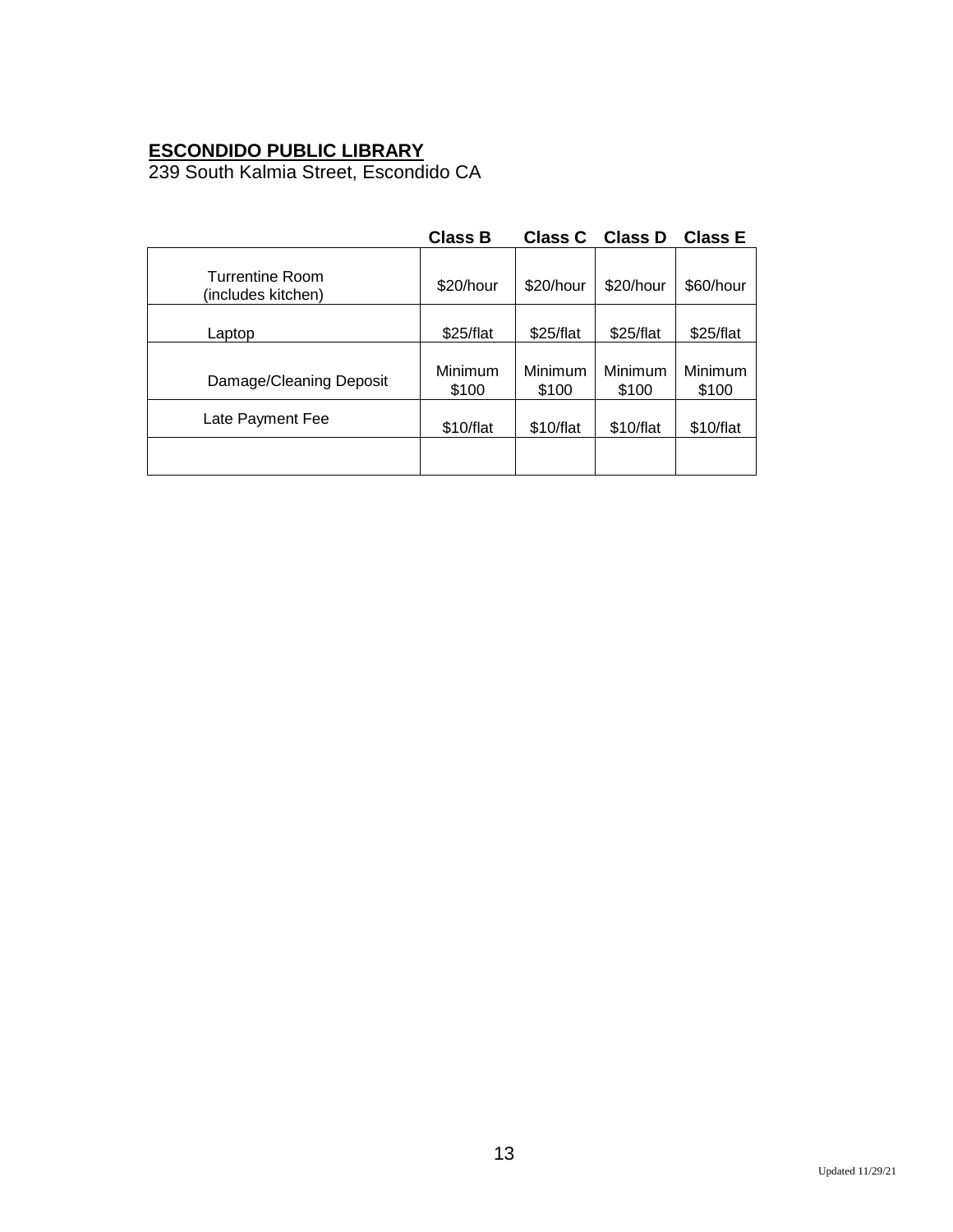## **GROUP PICNIC AREAS**

The information below is specific for picnicking. Any use of parklands for activities other than the intended use, will require a completion of a special events permit.

- Any group of 50 or more is required to reserve a specified picnic area.
- Reservations may be made up to six months in advance, but no less than 10-business days. To make a reservation you must complete a facility use permit and it must be approved.
- Reservations are only held until 12:00 noon on the day of the reservation. If you do not show up for your reservation, all fees are forfeited.
- The use of the gazebo is included in the rental of Kit Carson Park El Arroyo #1 and El Arroyo #2. The gazebo cannot be reserved by itself.
- Any person/group renting equipment, or hiring a vendor, must comply with City regulations. Special equipment may not be used at Adobe Circle.

## **Refunds**

- If the application for reservation is not approved or if conditions after approval require cancellation of the reservation by the Department, all fees paid in advance will be refunded.
- If a group cancels its reservation, a refund of fees paid will be made only if Community Services is notified of the cancellation at least 30 days prior to the date of the activity/event. Refunds for cancellation of a permit by the applicant will be assessed 25% handling charge of the total permit fees. Cancellations made less than 30 days before the activity/event date are non-refundable.
- Cancelation policy is stated on facility use permit.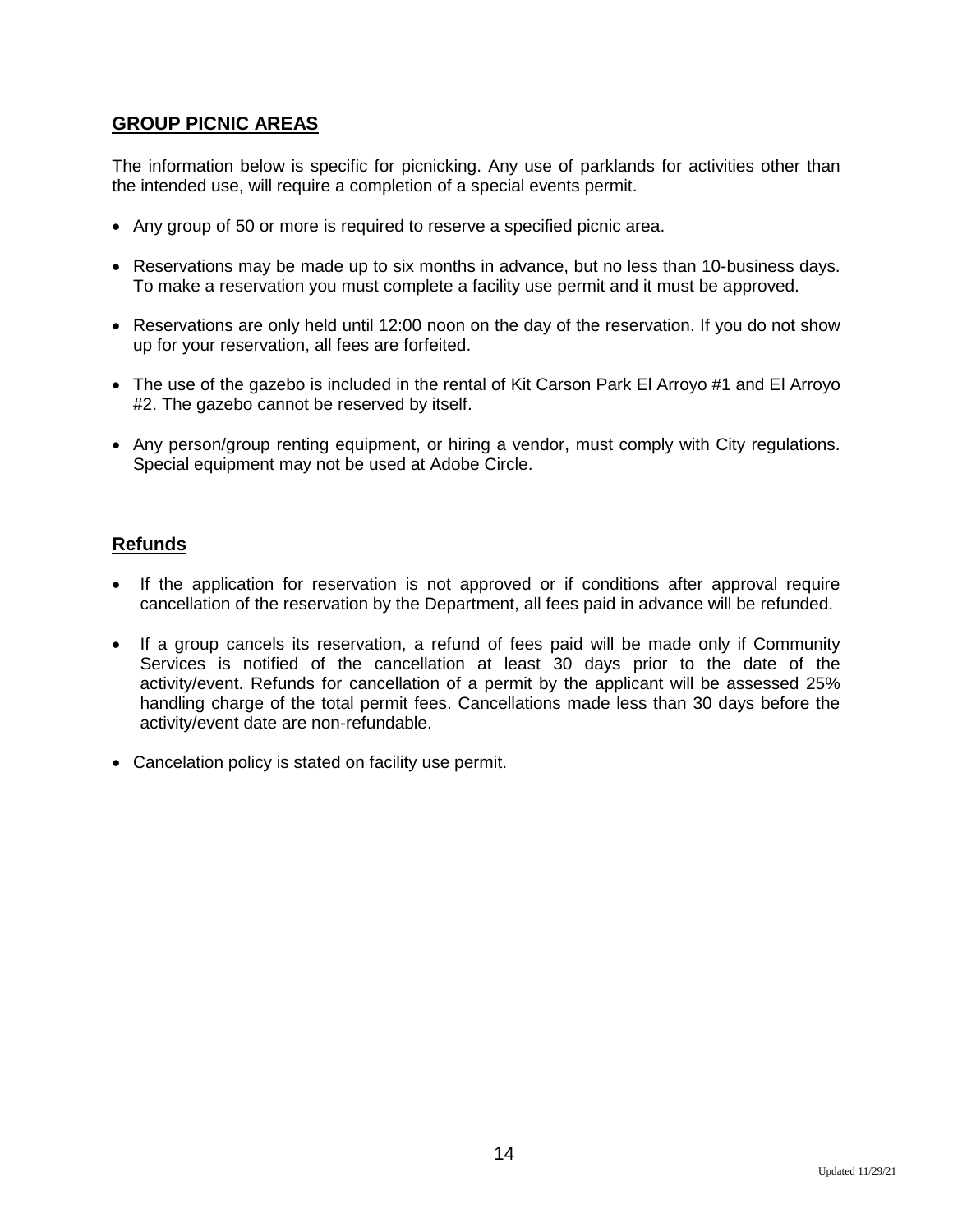## **PICNIC**

|                                                             | Class B & C      | <b>Class D</b>   | <b>Class E</b>   |
|-------------------------------------------------------------|------------------|------------------|------------------|
| Special Equipment/Inflatable<br>Processing Fee (Per Permit) | \$20             | \$20             | \$20             |
| <b>Cleaning Deposit</b>                                     | Minimum<br>\$100 | Minimum<br>\$100 | Minimum<br>\$100 |
| <b>Jesmond Dene Park</b>                                    |                  |                  |                  |
| Pepper Tree - 12 to 50 people                               | \$90/day         | \$130/day        | \$180/day        |
| Pine Tree - 12 to 50 people                                 | \$90/day         | \$130/day        | \$180/day        |
| <b>Kit Carson Park</b>                                      |                  |                  |                  |
| El Arroyo Picnic Areas #1 and #2                            |                  |                  |                  |
| 12 to 200 people (one area)                                 | \$120/day        | \$150/day        | \$180/day        |
| 201 to 600 people (two areas required)                      | \$210/day        | \$250/day        | \$350/day        |
| Adobe Circle - 12 to 30 people                              | \$50/day         | \$70/day         | \$90/day         |
| North Picnic Area - 12 to 50 people                         | \$120/day        | \$150/day        | \$180/day        |
| Ray Love Area - 12 to 50 people                             | \$90/day         | \$130/day        | \$180/day        |
| Tree Lake #1 - 12 to 80 people                              | \$120/day        | \$150/day        | \$200/day        |
| Tree Lake #2 - 12 to 50 people                              | \$90/day         | \$130/day        | \$180/day        |
| Tree Lake #3 - 12 to 50 people                              | \$90/day         | \$130/day        | \$180/day        |
| Late Payment Fee                                            | \$10/flat        | \$10/flat        | \$10/flat        |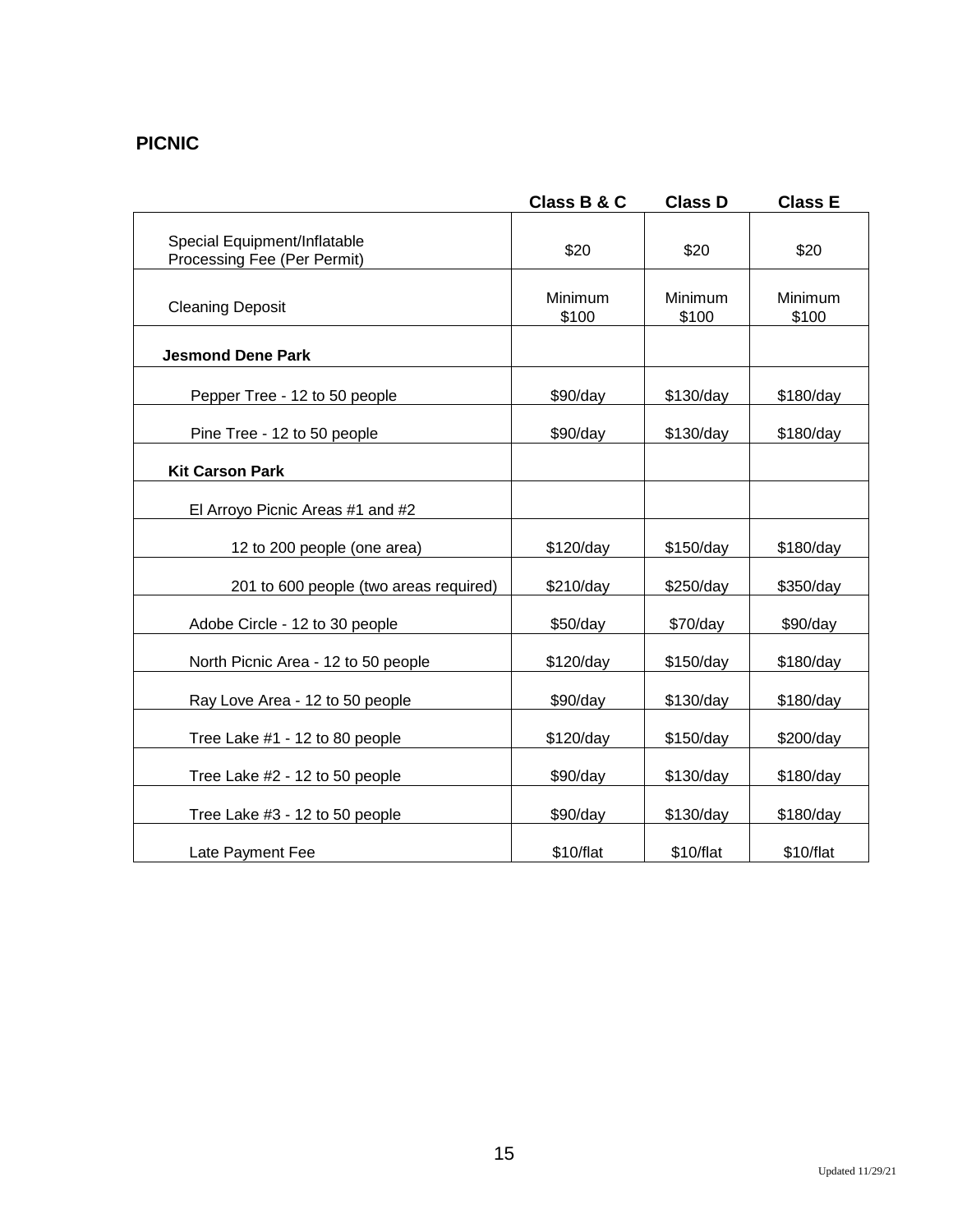## **SPECIALIZED PARK FACILITIES**

#### **Kit Carson Park - Fitness Course & Park Areas**

All applicants, including personal trainers, businesses, and groups using a park area to conduct private group fitness sessions must reserve space for one-hour minimum. Permits will be limited to a three-month term.

| <b>Fitness Course &amp; Park Areas</b> | <b>Class B</b> | Class C   | <b>Class D</b> | Class E   |
|----------------------------------------|----------------|-----------|----------------|-----------|
| <b>Group Fitness Activity Fee</b>      | \$10/hour      | \$15/hour | \$20/hour      | \$30/hour |
| Late Payment Fee                       | \$10/flat      | \$10/flat | \$10/flat      | \$10/flat |

#### **Tennis Courts – Kit Carson, Mountain View & Washington Parks**

Tennis courts at Kit Carson Park may be reserved for use by a recognized organization or for league or tournament play. Up to three courts may be reserved at one time.

Tennis courts at Mountain View and Washington Park are open for public play at all times.

| <b>Tennis Court Fee</b> | <b>Class B</b> | <b>Class C</b> | <b>Class D</b> | <b>Class E</b> |
|-------------------------|----------------|----------------|----------------|----------------|
| Fee - (per court)       | \$5/hour       | \$10/hour      | \$15/hour      | \$30/hour      |
| Late Payment Fee        | \$10/flat      | \$10/flat      | \$10/flat      | \$10/flat      |

### **Municipal Swimming Pools – James A. Stone & Washington Park**

The maximum size of the group permitted in the pool is 185 persons. Fees for use of the pools are listed on an hourly basis for up to 80 participants. A two-hour minimum usage is required.

| <b>Swimming Pool Fees</b>                      | <b>Class B</b> | <b>Class C</b> | <b>Class D</b> | <b>Class E</b> |
|------------------------------------------------|----------------|----------------|----------------|----------------|
|                                                |                |                |                |                |
| Pool Fee- includes 2 lifeguards                | \$110/hour     | \$115/hour     | \$130/hour     | \$165/hour     |
| *Lifeguard Fee - per additional life-<br>quard | \$20/hour      | \$20/hour      | \$20/hour      | \$20/hour      |
| Pool Reservation Cancellation Fee              | \$20/flat      | \$20/flat      | \$20/flat      | \$20/Flat      |
| Late Payment Fee                               | \$10/flat      | \$10/flat      | \$10/flat      | \$10/flat      |

\*A minimum of two lifeguards is required for a maximum of 80 participants. One additional lifeguard per 20 additional participants is required. Special conditions may require a higher lifeguard to participant ratio.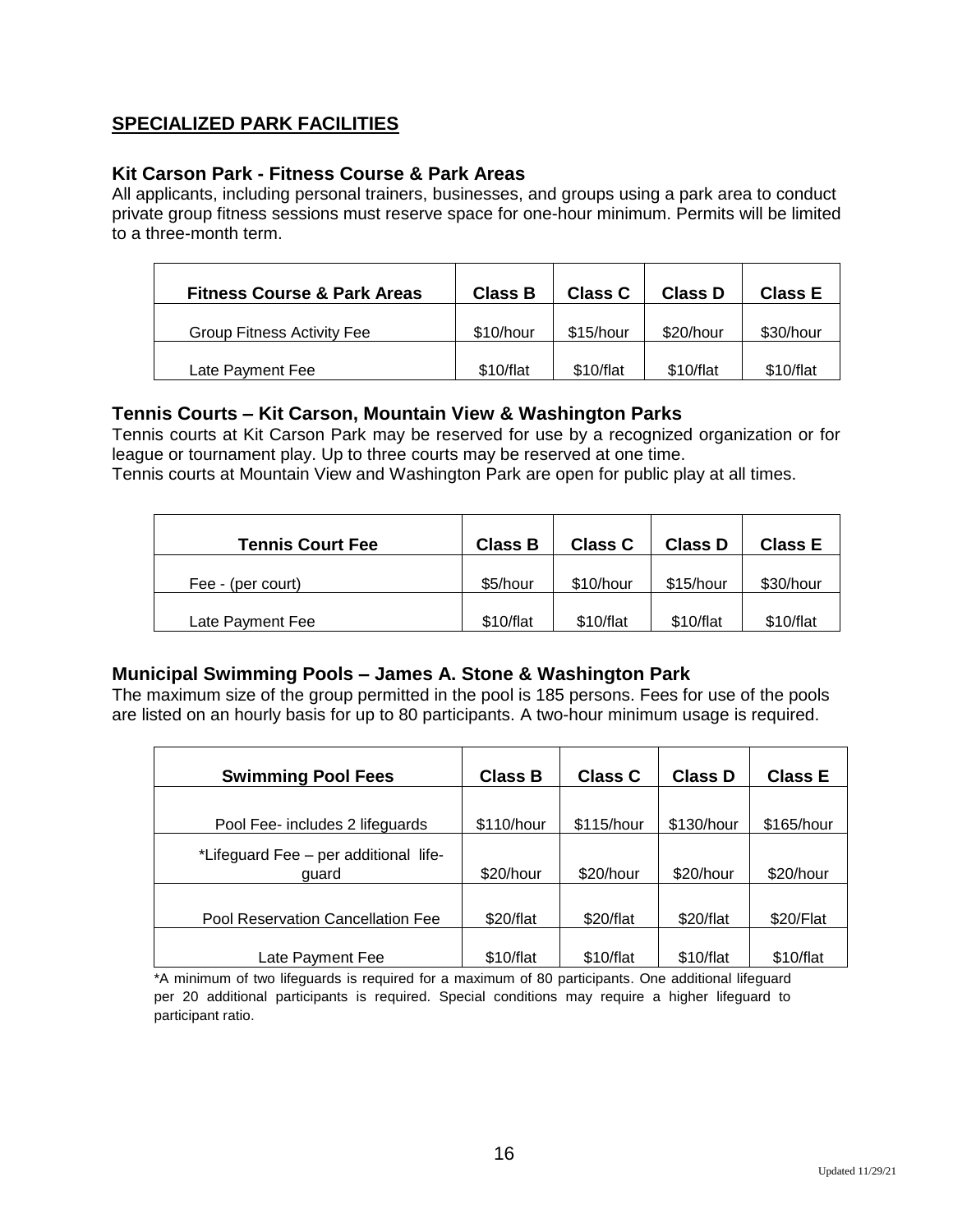## **KIT CARSON PARK AMPHITHEATRE**

The Amphitheatre is a special use facility intended for stage performances which include but are not limited to performing arts such as plays, recitals, and concerts. Other appropriate uses of the Amphitheatre would be large gatherings that require a stage area such as school graduations, church services, etc.

The Kit Carson Park Amphitheatre includes a ticket office, rest rooms, and a concession area. A Special Event Permit Application may be required in addition to the application and permit for the usage of Kit Carson Park Amphitheatre.

- Applications for usage of the Kit Carson Park Amphitheatre shall be filed with Community Services no less than 60 days prior to the proposed date of usage and not more than 12 months in advance. All fees are due no later than 30 days prior to the first proposed date of usage.
- The actual time of performances or events held in the Amphitheatre shall be limited to the hours between 10:00 a.m. and 10:00 p.m. Cleanup of the Amphitheatre shall be completed by 11:00 p.m. Any special requests for times outside of these hours will require City approval.
- Noise levels in the Amphitheatre shall not exceed a one-hour average sound level of 80 decibels at 50 feet from the noise source.
- During the summer season (May 1 through September 30), priority is given to the lease.
- The decision whether to approve an Amphitheatre permit will be based on whether the proposed use is suited to the stated intent of the facility, and shall be the responsibility of the Director of Community Services or Director's designee to approve.

| <b>Amphitheatre Fees</b>            | <b>Class B</b>          | <b>Class C</b>   | <b>Class D</b>   | <b>Class E</b> |
|-------------------------------------|-------------------------|------------------|------------------|----------------|
| Set up/tear down time               | \$15/hour               | \$15/hour        | \$25/hour        | \$45/hour      |
| Performance time                    | \$25/hour               | \$30/hour        | \$65/hour        | \$125/hour     |
| PA system (2-hr. minimum)           | \$20/hour               | \$20/hour        | \$25/hour        | \$25/hour      |
| Staff Fee - Per staff               | \$30/hour               | \$30/hour        | \$30/hour        | \$30/hour      |
| Staff Fee - Per staff<br>(Holidays) | \$50/hour               | \$50/hour        | \$50/hour        | \$50/hour      |
| Cleaning/Damage Deposit             | <b>Minimum</b><br>\$250 | Minimum<br>\$250 | Minimum<br>\$250 | Minimum \$250  |
| Parking Lot                         | \$100/flat              | \$100/flat       | \$100/flat       | \$100/flat     |
| Late Payment Fee                    | \$10/flat               | \$10/flat        | \$10/flat        | \$10/flat      |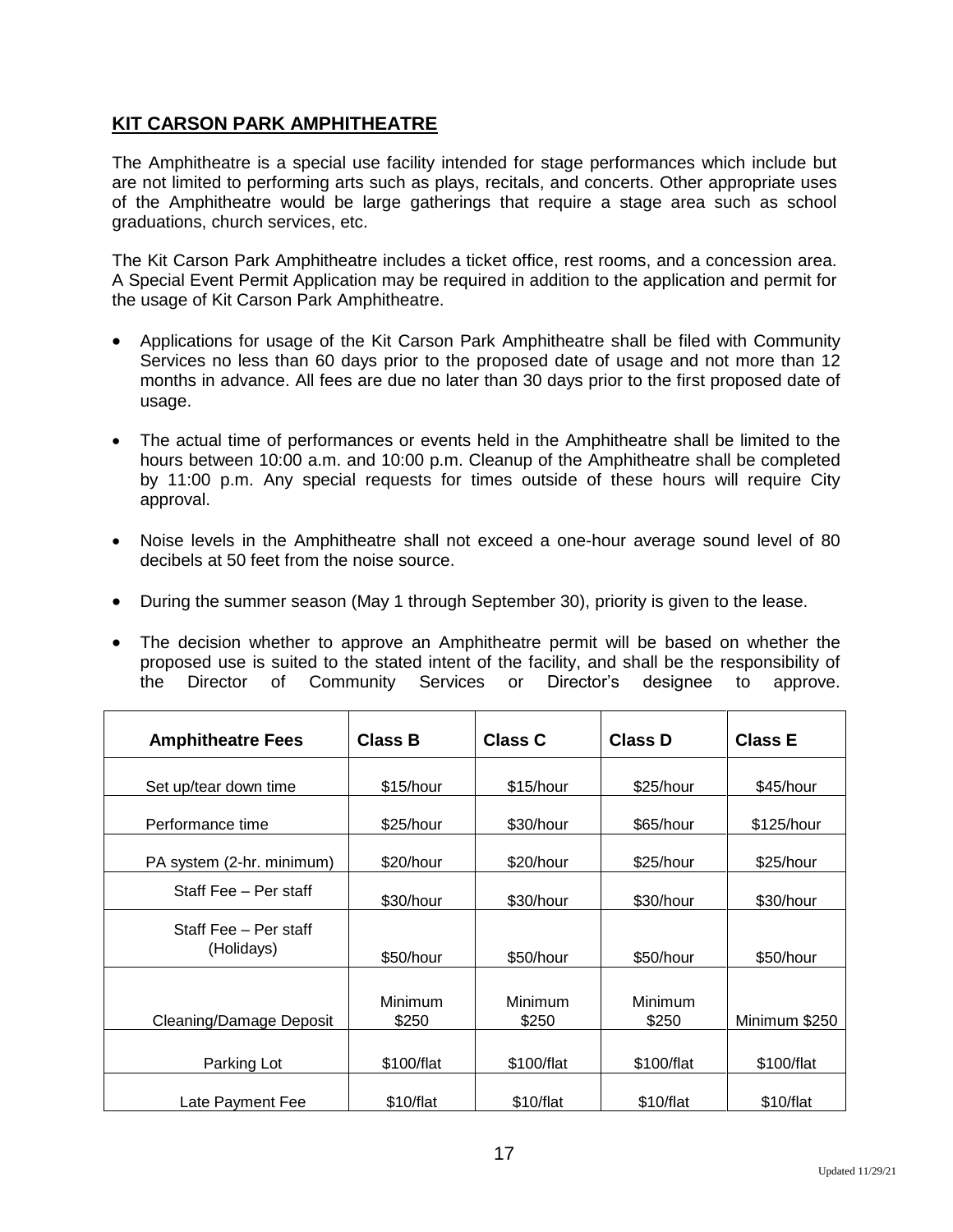## **ESCONDIDO SPORTS CENTER**

The Escondido Sports Center is a special use facility complete with two covered hockey arenas, two arena soccer fields (one large/one small), and a multi-use skate park for in-line skating, skateboarding, scooters, and bikes.

- City operated programs have priority for use, which include hockey and soccer leagues, skate sessions, and special events.
- Specific areas may be reserved for appropriate activities by private parties, groups, and organizations if available. Reservations are taken on a first-come-first-served basis and require a Facility Use Application for Permit. These applications are accepted up to 60 days prior to the proposed date of usage and no later than 30 days prior to the date of usage.
- In addition to a Facility Use Application for Permit, a Special Events permit may also be required.

#### **Roller Hockey or Soccer Arena Uses**

Following each league registration period, an arena availability schedule will be established and will be available to interested groups/teams. Reservations for the available times will be taken on a first-come, first-served basis. A maximum of 13 uses per reservation, per team/organization may be made based on these league seasons.

#### **Skate Park Uses**

Groups reserving the skate park are restricted to use during non-program hours. All reservations will require a two-hour minimum usage.

| <b>Escondido Sport Center</b>                    | <b>Class B</b>   | <b>Class C</b>   | <b>Class D</b>   | <b>Class E</b>   |
|--------------------------------------------------|------------------|------------------|------------------|------------------|
| Soccer/Hockey Arena Daytime Use                  | \$35/hour        | \$45/hour        | \$55/hour        | \$90/hour        |
| Soccer/Hockey Arena with lights                  | \$40/hour        | \$55/hour        | \$65/hour        | \$100/hour       |
| Mini-Soccer Arena Daytime Use                    | \$20/hour        | \$30/hour        | \$40/hour        | \$75/hour        |
| Mini-Soccer Arena with lights                    | \$30/hour        | \$40/hour        | \$50/hour        | \$85/hour        |
| <b>Skate Park Daytime</b>                        | \$50/hour        | \$65/hour        | \$75/hour        | \$150/hour       |
| Skate Park with lights                           | \$60/hour        | \$80/hour        | \$90/hour        | \$160/hour       |
| Cleaning/Damage Deposit                          | Minimum<br>\$250 | Minimum<br>\$250 | Minimum<br>\$250 | Minimum<br>\$250 |
| Staff Fee - Per staff<br>(Non-operational hours) | \$30/hour        | \$30/hour        | \$30/hour        | \$30/hour        |
| Staff Fee - Per staff<br>(Holidays)              | \$50/hour        | \$50/hour        | \$50/hour        | \$50/hour        |
| Late Payment Fee                                 | \$10/flat        | \$10/flat        | \$10/flat        | \$10/flat        |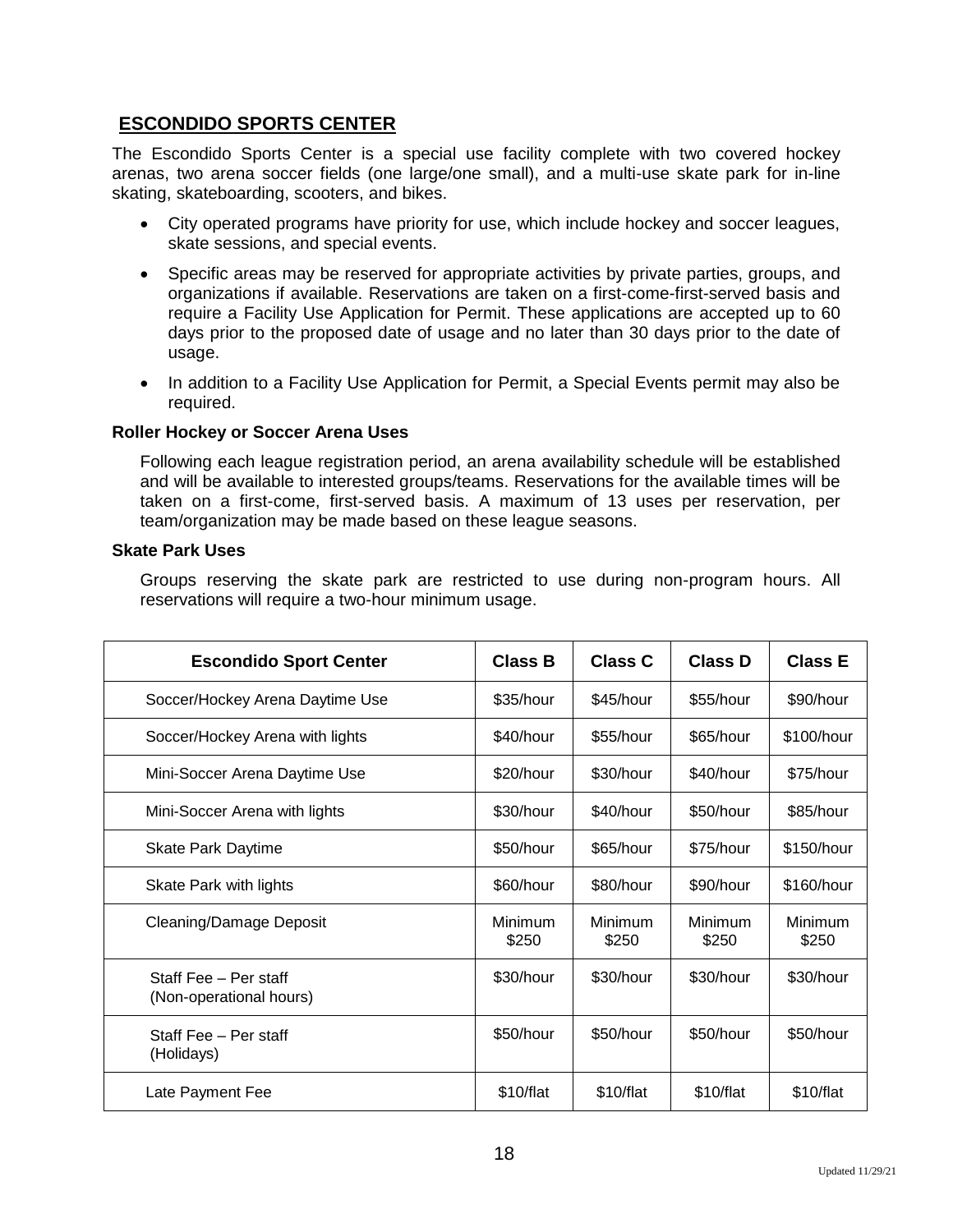### **CITY SPORTS FIELDS**

#### **Locations - Kit Carson, Ryan, Mountain View, Washington, & Jesmond Dene Parks**

City and recognized resident youth sports organizations have priority use of sports fields in Escondido parks for scheduled league play/practices.

Recognized resident youth sports organizations will be allowed to utilize sports fields during daylight hours at no charge. When these youth organizations use the lights, they will be assessed \$5 per hour as determined by City Council Action Resolution 2015-26, 3.25.15. Other local youth groups and organizations may use the fields; however, they must pay the Class B fees.

Sports fields in Escondido parks are considered special use facilities. However, when not reserved, these fields are open for public use for appropriate activities.

Reservations by individuals, groups and outside organizations are accepted on a first-come, first-served basis and may be made by completing a Facility Use Application for Permit.

- Groups reserving lighted and unlighted ball fields are restricted to the following times and uses:
	- 1. Maximum of one use per week
	- 2. Ball fields may only be reserved on a 1.5-hour minimum/maximum basis.
	- 3. Groups or individuals that apply to use school facilities, which have been improved and/or lighted by the City, are required to pay the fees listed in the policy.
- Fees for use of sports facilities are listed as hourly fees, however, permits will only be given on a 1.5-hour minimum/maximum usage. See Tournament Policy for use of facilities for tournament play.

| <b>Sport Fields/Lights</b>          | <b>Class B</b> | Class C   | Class D   | <b>Class E</b> |
|-------------------------------------|----------------|-----------|-----------|----------------|
| Baseball/Softball Field Daytime Use | \$5/hour       | \$10/hour | \$15/hour | \$25/hour      |
| Baseball/Softball Field with lights | \$12/hour      | \$17/hour | \$22/hour | \$37/hour      |
| Soccer Field Daytime Use            | \$5/hour       | \$10/hour | \$15/hour | \$25/hour      |
| Soccer Field with lights            | \$12/hour      | \$17/hour | \$22/hour | \$37/hour      |
| Late Payment Fee                    | \$10/flat      | \$10/flat | \$10/flat | \$10/flat      |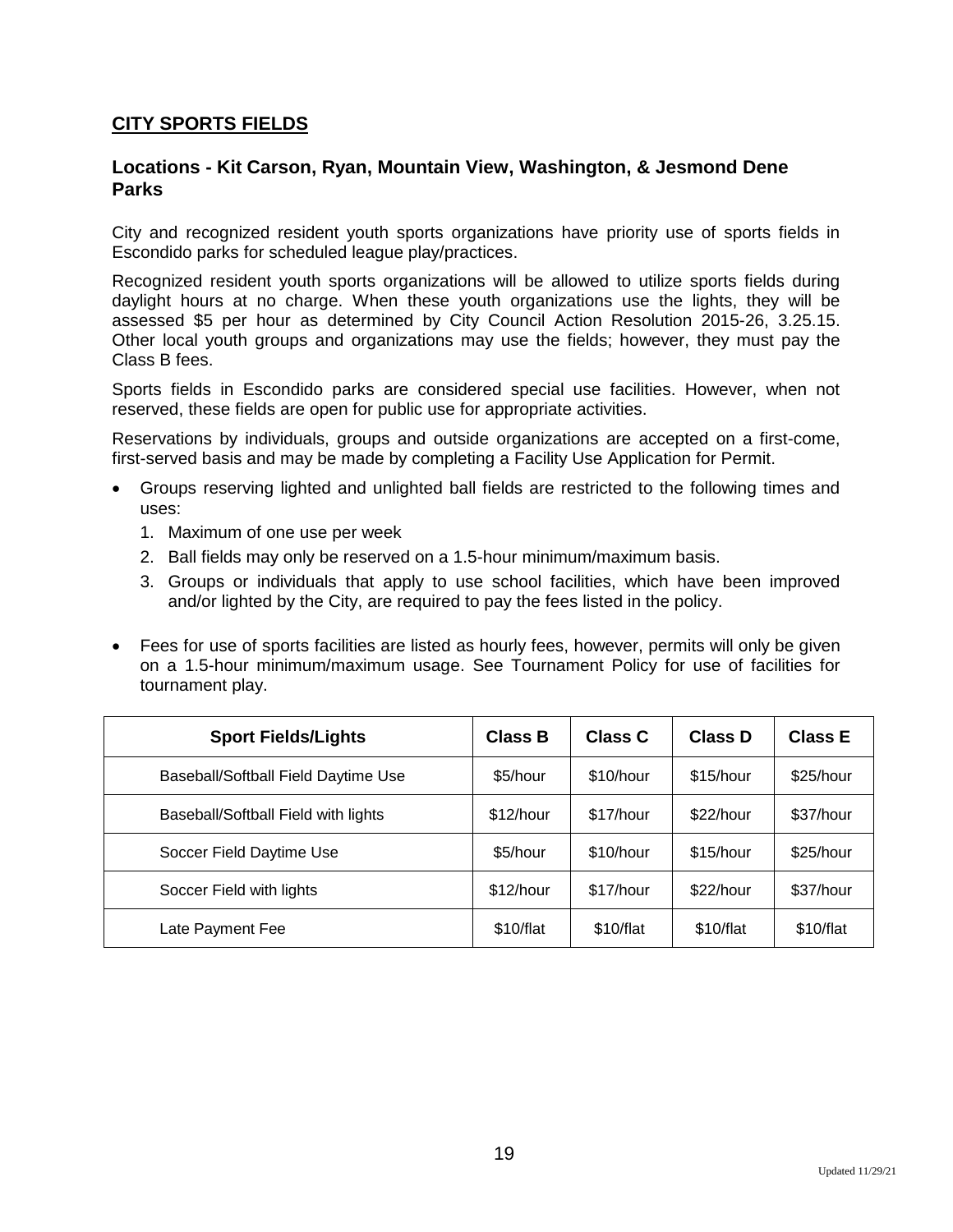## **TOURNAMENT POLICY Softball and Baseball Field Use**

## **PURPOSE**

To establish a policy regulating the utilization of City-owned athletic fields by non-City organizations for tournament play.

Community Services will establish available tournament dates in September of each year for the following 12-month period beginning January 1. The established dates will be made available to groups interested in hosting tournaments. Requests will be taken on a first-come, first-served basis and must be filed a minimum of 60 days prior to the tournament date.

Preference for tournament dates shall be considered in accordance with the following criteria:

- 1. Community Services tournaments or tournaments co-sponsored by the Department.
- 2. Recognized resident youth sports organizations.
- 3. Charitable, nonprofit organizations servicing primarily the Escondido community or schools serving the Escondido community.
- 4. Charitable, nonprofit organizations serving areas outside the Escondido community.
- 5. All others, i.e. for profit businesses.

**Tournament Fees** – Other than the Reservation Deposit, all other fees are due to Community Services by 12:00 p.m. on the Wednesday prior to the dates permitted for use. Payment can be made with cash, cashier's check, or credit card.

**Reservation Deposit** – A \$60 per field, non-refundable deposit is required to hold a tournament date. This deposit must be paid at the time a Facility Use Application is filed with Community Services. This deposit will be applied to the balance due. However, if one or more of the scheduled fields are not needed for the tournament, the \$60 per field, non-refundable deposit may not be applied toward the remainder of the balance due. If the tournament dates are not approved, this deposit will be refunded.

**Damage Deposit** – A \$250 refundable damage deposit will be required.

**Field Preparation** – A \$20/per field fee will be charged. Organizations wanting to prep their own fields must have approval from Community Services staff.

**Tournament Staffing** – Tournaments with 18 or more teams will be required to pay a \$25 per hour per staff fee. Staff will supervise the complex, facility access, emergency and injury assistance, opening/closing of facility, and enforce all Department rules and regulations and City ordinances. Staff will be scheduled according to tournament needs. Tournaments under 18 teams will be charged a minimum two-hour staff fee for closing/securing fields at the conclusion of the tournament.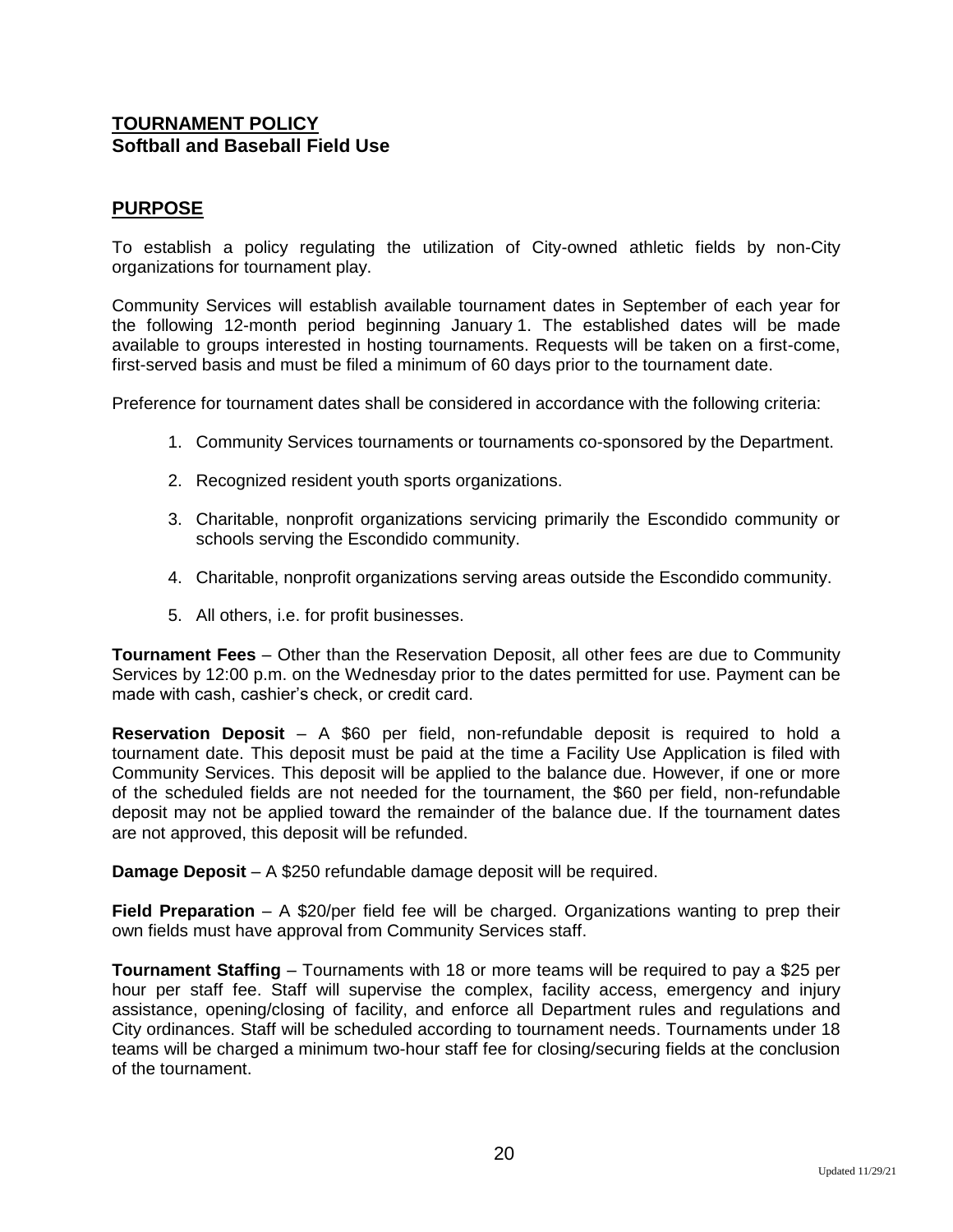**Maintenance Staffing** – A minimum of \$55 per hour for each park maintenance staff will be charge. Based on the size of the tournament, City supervisory staff will determine the number of maintenance staff that will be required. Assigned hours are at the discretion of the Director of Community Services, the Director of Public Works or their designees.

| <b>Softball/Baseball Tournament Fees</b> | <b>Class B</b>                       | <b>Class C</b>                       | <b>Class D</b>                       | <b>Class E</b>                       |
|------------------------------------------|--------------------------------------|--------------------------------------|--------------------------------------|--------------------------------------|
| Baseball/Softball Field Daytime Use      | Free                                 | \$10/hour                            | \$17/hour                            | \$25/hour                            |
| Baseball/Softball Field with lights      | \$10/hour                            | \$22/hour                            | \$27/hour                            | \$35/hour                            |
| Cleaning/Damage Deposit                  | Minimum \$250                        | Minimum<br>\$250                     | Minimum<br>\$250                     | Minimum<br>\$250                     |
| <b>Field Reservation Deposit</b>         | \$60<br>per field/<br>per tournament | \$60<br>per field/<br>per tournament | \$60<br>per field/<br>per tournament | \$60<br>per field/<br>per tournament |
| Field Preparation (per field)            | \$20/hour                            | \$20/hour                            | \$20/hour                            | \$20/hour                            |
| Tournament Staff - Per staff             | \$25/hour                            | \$25/hour                            | \$25/hour                            | \$25/hour                            |
| Maintenance Staff - Per staff            | \$55/hour                            | \$55/hour                            | \$55/hour                            | \$55/hour                            |
| Late Payment Fee                         | \$10/flat                            | \$10/flat                            | \$10/flat                            | \$10/flat                            |

### **Policies and Procedures**

- A. In the event of cancellation, it is the applicant's responsibility to notify Community Services (and tournament participants) at 30 days prior to the permit date if they want a refund. All refundable use fees and deposits will be returned if cancelled at least 30 days prior to reservations. Those dates cancelled less than 30 days in advance will be assessed a 25% handling fee.
- B. Special approval must be obtained for activities beyond the park closing time of 10:30 p.m. and for the use of amplified music or a public address system. A letter requesting approval should be addressed to the Director of Community Services and should be submitted a minimum of 45 days in advance.
- C. The sale of any and all items (i.e., programs, T-shirts, souvenirs, etc.) are not permitted without the express written permission of Community Services. An Escondido Business License shall be required for all onsite selling of items.
- D. The City has contracts with local organizations to provide concession service for all activities within the Kit Carson Park athletic area, and therefore, the sale of any food or drink items will not be allowed.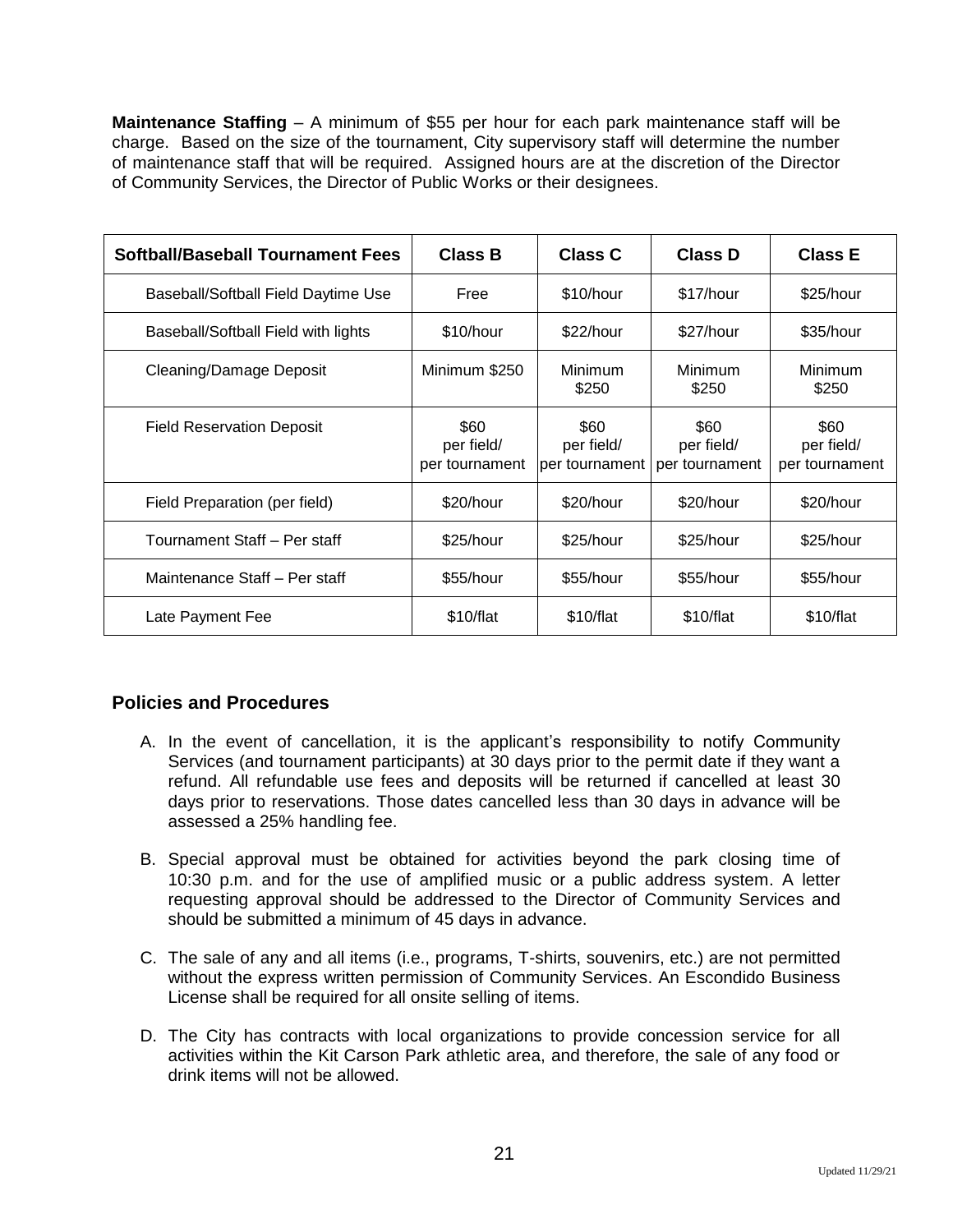- E. Amplified music will be allowed with the written approval of Community Services. Request for use of amplified music must be submitted at the time an application for use is submitted. A Special Event Permit may be required dependent on reservation location. Groups are responsible for noise levels which shall not exceed a one-hour average sound level of 80 decibels at 50 feet from the noise source.
- F. Permission to sell/serve alcoholic beverages may be granted by the Director of Community Services or Director's designee, with specific conditions outlined on the "Application and Permit for Use and Sale of Alcoholic Beverages" available at the Community Services desk. The request must be submitted a minimum of 60 days in advance of the proposed usage of City facilities. Permission will not be granted to sell/serve alcoholic beverages at events held in City Hall facilities during normal business hours.
- G. It shall be unlawful to possess a lighted or burning tobacco product or tobacco-related product at any time within the boundaries of any park, public open space, or trail; including designated parking areas of any such city recreational area.
- H. Liability and property damage insurance, in the amount of \$1 million or more, is required for each tournament date requested. All applicants must provide a certificate of insurance with a separate endorsement naming the City of Escondido as an additionally insured party to the satisfaction of the City Attorney. Electronic or faxed copies of the insurance certificate/endorsement must be submitted to the Community Services desk for approval at least 30 days prior to the tournament date.
- I. Violations of City ordinances or permit conditions (i.e., alcohol on the premises, etc.) by any group will result in the immediate revocation of the permit and the cancellation of the remainder of the tournament. Groups shall forfeit all deposits, and they will not be allowed to file for future reservations for 12 months from the date of the violation.
- J. Cancellations due to inclement weather, etc., shall result in a complete refund or the tournament will be rescheduled to another available date at the applicant's option. The City shall be the final determinant of whether a field is playable during inclement weather.
- K. Only Community Services staff, or an organization or crew approved by the Department prior to the tournament, shall perform field maintenance. A fee will be charged for the use of City staff.
- L. The City may require organizations to provide portable restrooms for the tournament. The cost for the restrooms shall be paid for by the organizations requesting use of the fields. The number of units required will be at the County of San Diego's discretion.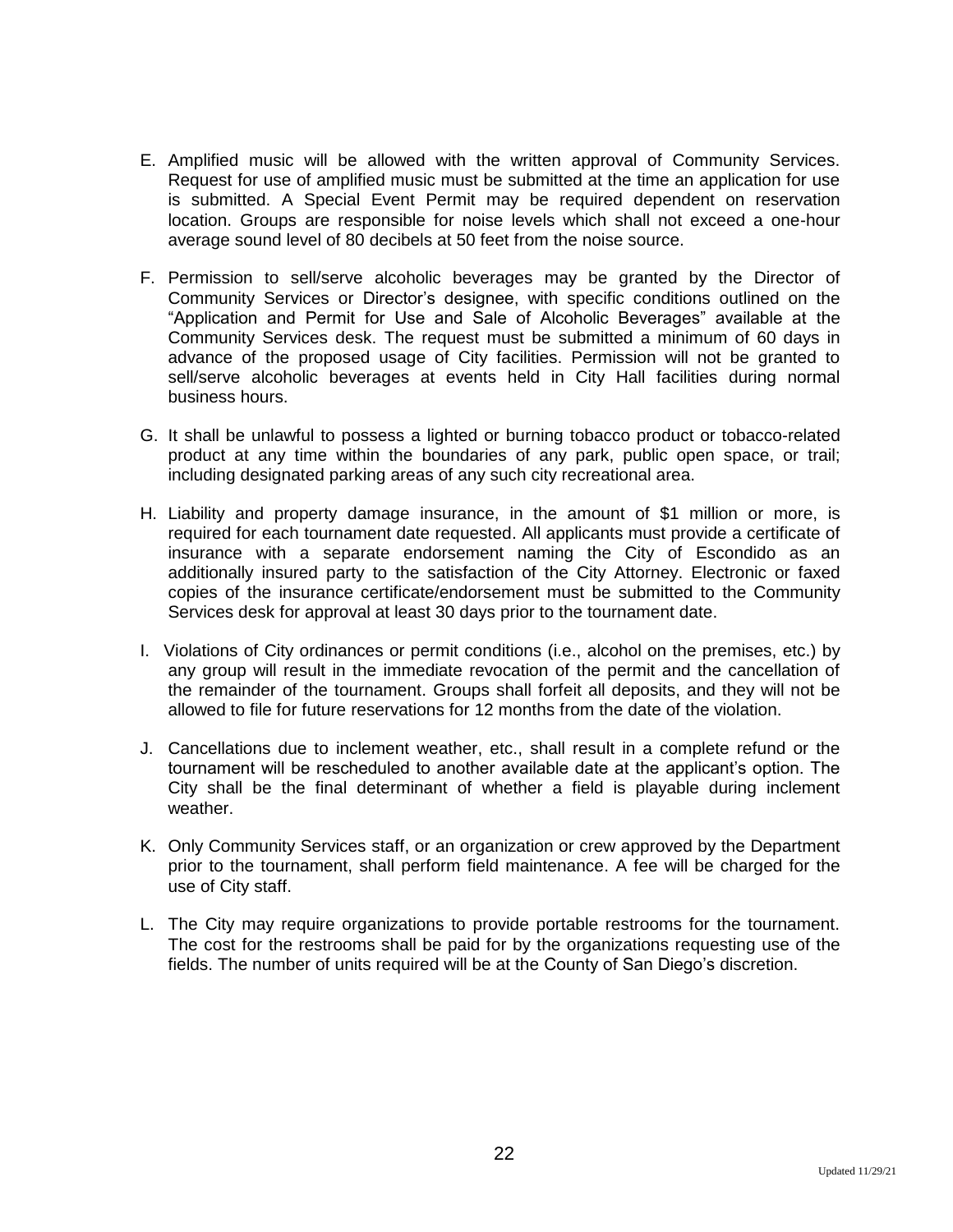## **TOURNAMENT POLICY Ryan Park Soccer Field Use**

#### **PURPOSE**

To establish a policy regulating the utilization of City-owned athletic fields by non-City organizations for tournament play.

Preference for tournament dates shall be considered in accordance with the following criteria:

- 1. Community Services tournaments or tournaments co-sponsored by the Department.
- 2. Escondido Youth sports organizations that are recognized in the field allocation process.
- 3. Charitable, nonprofit organizations servicing primarily the Escondido community, or schools serving the Escondido community.
- 4. Charitable nonprofit organizations serving areas outside the Escondido community.
- 5. All other groups.
- 6. Tournaments will not be scheduled when they interrupt regularly scheduled season games.

Community Services will accept requests for tournament dates starting July 1 through October 30 of each year, for the following 12-month calendar year, January through Dec. 31. Requests will be considered, based on the aforementioned criteria, and must be filed by October 30. Applications submitted after October 30 will not be accepted.

**Tournament Fees** – Other than the Reservation Deposit, all other fees are due to Community Services by 12:00 p.m. on the Wednesday prior to the dates permitted for use. Payment can be made with cash, cashier's check, or credit card.

**Reservation Deposit** – A \$100 per field nonrefundable deposit is required to hold a tournament date. This deposit must be paid at the time a facility use application is filed with Community Services. This deposit will be applied to the balance due. However, if one or more of the scheduled fields are not needed for the tournament, the \$100 per field nonrefundable deposit may not be applied toward the remainder of the balance due. If the tournament dates are not approved, this deposit will be refunded.

**Damage Deposit** – A \$500 refundable damage deposit will be required.

**Field Preparation** – A \$20 per field fee will be charged. Organizations wanting to prep field must have approval from Community Services.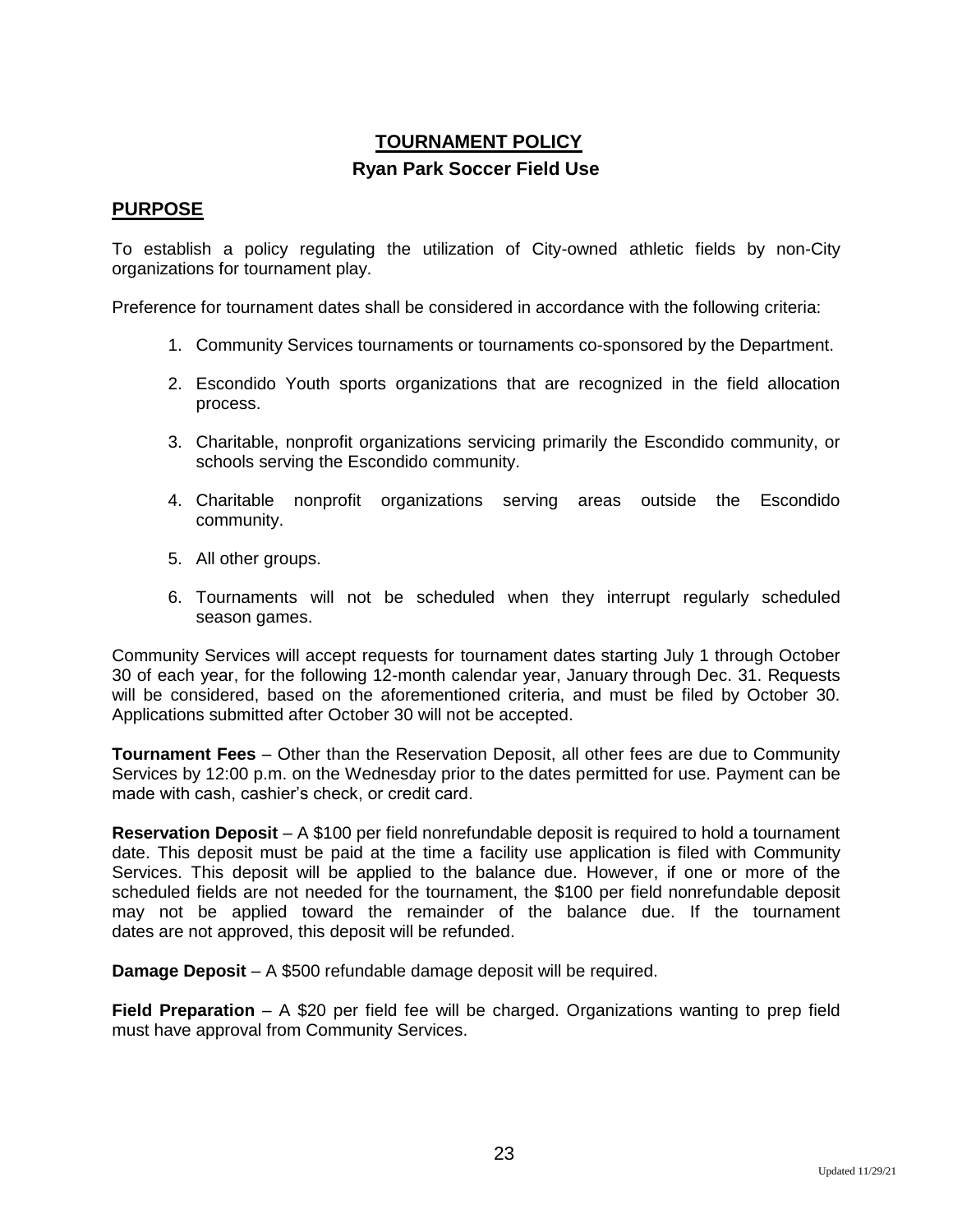**Facility Supervision** – The City of Escondido requires supervision of the facility for all soccer tournaments. On behalf of the City, facility supervision will be coordinated by the Escondido Soccer Club. Facility supervision includes, but is not limited to, supervision of the complex, facility access, emergency and injury assistance, opening/closing of the facility, and enforcement of all Department rules and regulations and City ordinances during tournaments. Supervisors will be scheduled according to tournament needs by the Escondido Soccer Club. Any fees charged to user groups by Escondido Soccer Club for services must be reviewed by the Director and Community Services or Director's designee prior to the tournament.

**Maintenance Staff** – A minimum of \$55 per hour for each park maintenance staff will be charge. Based on the size of the tournament, City supervisory staff will determine the number of maintenance staff that will be required. Assigned hours are at the discretion of the Director Community Services, the Director of Public Works, or their designees.

| <b>Ryan Park Fees</b>             | Class B, C, D                     | <b>Class E</b>                    |  |
|-----------------------------------|-----------------------------------|-----------------------------------|--|
| Daytime use of fields             | \$150/field/day                   | \$200/field/day                   |  |
| Daytime use of fields (Holidays)  | \$250/field/day                   | \$300/field/day                   |  |
| Use of lights                     | \$30/field/evening                | \$30/field/evening                |  |
| <b>Field Reservation Deposit</b>  | \$100<br>per field/per tournament | \$100<br>per field/per tournament |  |
| <b>Field Preparation</b>          | \$20/field                        | \$20/field                        |  |
| Cleaning/Damage Deposit           | Minimum<br>\$500                  | Minimum<br>\$500                  |  |
| *Facility Supervision - Per staff | \$25/hour                         | \$25/hour                         |  |
| **Maintenance Staff - Per staff   | \$55/hour                         | \$55/hour                         |  |
| Late Payment Fee                  | \$10/flat                         | \$10/flat                         |  |

\*Facility Supervision fees reflect City staff, in the case that Escondido Soccer League cannot provide staff. \*\*Maintenance staff fees are per staff person. Larger events may require additional staff.

## **Policies and Procedures**

- A. In the event of cancellation, it is the applicant's responsibility to notify Community Services (and tournament participants) at least 30 days prior to the permit date if they want a refund. All refundable use fees and cleaning/damage deposits will be returned if cancelled at least 30 days prior to reservations. Those dates cancelled less than 30 days in advance will be assessed a 25% handling fee on the refundable fees.
- B. The park closes at 10:00 p.m. All activities must end by 10:00 p.m. **No exceptions**.